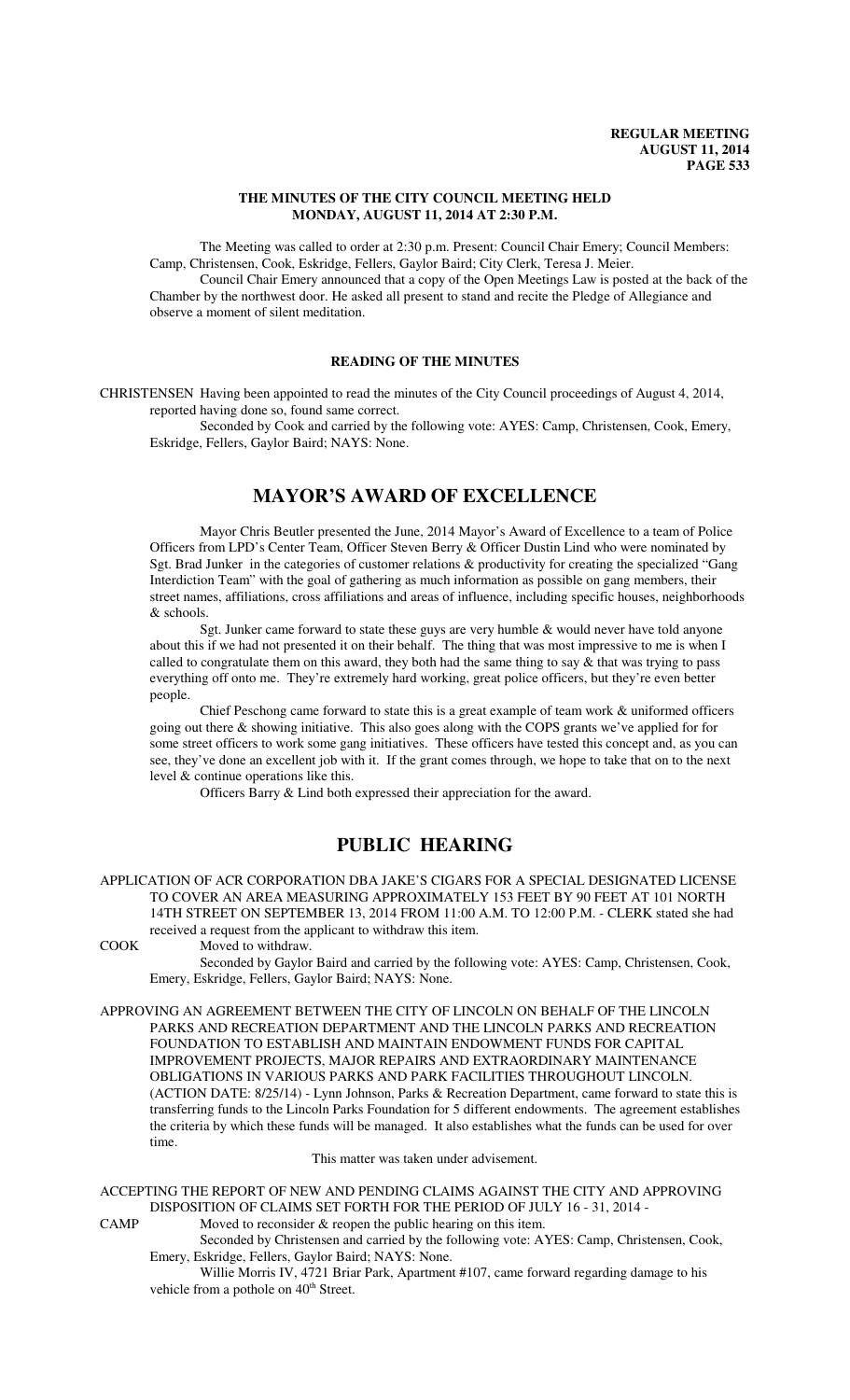Jeff Kirkpatrick, City Attorney, stated that in their research of the matter, they could find no record of the City receiving notice of the pothole. Therefore, under the Tort Claim Act, if the City does not have knowledge of it, the City is not responsible.

This matter was taken under advisement.

APPLICATION OF LANCASTER COUNTY AG SOCIETY DBA LANCASTER EVENT CENTER FOR A SPECIAL DESIGNATED LICENSE TO COVER AN AREA MEASURING APPROXIMATELY 100 FEET BY 200 FEET AT 4100 NORTH 84TH STREET ON AUGUST 23, 2014 FROM 9:00 A.M. TO  $3:00 \text{ P M}$ .

CAMP Moved to reconsider the motion to delay.

Seconded by Christensen and carried by the following vote: AYES: Camp, Christensen, Cook, Emery, Eskridge, Fellers, Gaylor Baird; NAYS: None.

Susie Weiler, Lancaster County Ag Society, came forward to request approval for their event. This matter was taken under advisement.

# **COUNCIL ACTION**

### **REPORTS OF CITY OFFICERS**

APPROVING A CONTRACT AGREEMENT BETWEEN THE CITY OF LINCOLN AND LINCOLN WINWATER WORKS COMPANY FOR THE ANNUAL SUPPLY OF FABRICATED TAPPING SLEEVES FOR LINCOLN WATER SYSTEM DISTRIBUTION SHOP, PURSUANT TO BID NO. 14- 167, FOR A TWO YEAR TERM WITH THE OPTION TO RENEW FOR ONE ADDITIONAL TWO YEAR TERM - CLERK read the following resolution, introduced by Jon Camp, who moved its adoption:<br>A-88454 BE IT RESOLVED by the City Council of the City of Lincoln, Nebraska:

BE IT RESOLVED by the City Council of the City of Lincoln, Nebraska:

That the attached Contract Agreement between the City of Lincoln and Lincoln Winwater Works Company for the Annual Supply of Fabricated Tapping Sleeves for the Lincoln Water System Distribution Shop, pursuant to Bid No. 14-167, for a two year term with the option to renew for one additional two year term, upon the terms as set forth in said Contract Agreement, is hereby approved and the Mayor is authorized to execute the same on behalf of the City of Lincoln.

Introduced by Jon Camp

Seconded by Christensen and carried by the following vote: AYES: Camp, Christensen, Cook, Emery, Eskridge, Fellers, Gaylor Baird; NAYS: None.

APPROVING A CONTRACT AGREEMENT BETWEEN THE CITY OF LINCOLN AND MUELLER CO., LTD. FOR THE ANNUAL SUPPLY OF BUTTERFLY VALVES, PURSUANT TO BID NO. 14-168, FOR A TWO YEAR TERM - CLERK read the following resolution, introduced by Jon Camp, who moved its adoption:<br>A-88455 H

BE IT RESOLVED by the City Council of the City of Lincoln, Nebraska:

That the attached Contract Agreement between the City of Lincoln and Mueller Co., Ltd. for the Annual Supply of Butterfly Valves, pursuant to Bid No. 14-168, for a two year term with the option to renew for one additional two year term, upon the terms as set forth in said Contract Agreement, is hereby approved and the Mayor is authorized to execute the same on behalf of the City of Lincoln. Introduced by Jon Camp

Seconded by Christensen and carried by the following vote: AYES: Camp, Christensen, Cook, Emery, Eskridge, Fellers, Gaylor Baird; NAYS: None.

CLERK'S LETTER AND MAYOR'S APPROVAL OF RESOLUTIONS AND ORDINANCES PASSED BY THE CITY COUNCIL ON JULY 28, 2014 - CLERK presented said report which was placed on file in the Office of the City Clerk. **(27-1)**

RESOLUTION APPROVING THE DISTRIBUTION OF FUNDS REPRESENTING INTEREST EARNINGS ON SHORT-TERM INVESTMENTS OF IDLE FUNDS DURING THE MONTH ENDED MAY 31, 2014 - CLERK read the following resolution, introduced by Roy Christensen, who moved its adoption:<br>A-88456 BE IT RESOLVED by the City Council of the City of Lincoln, Nebraska:

BE IT RESOLVED by the City Council of the City of Lincoln, Nebraska:

That during the month ended May 31, 2014 \$58,956.14 was earned from the investments of "IDLE FUNDS". The same is hereby distributed to the various funds on a pro-rata basis using the balance of each fund and allocating a portion of the interest on the ratio that such balance bears to the total of all fund balances.

### Introduced by Roy Christensen

Seconded by Camp and carried by the following vote: AYES: Camp, Christensen, Cook, Emery, Eskridge, Fellers, Gaylor Baird; NAYS: None.

RESOLUTION APPROVING THE DISTRIBUTION OF FUNDS REPRESENTING INTEREST EARNINGS ON SHORT-TERM INVESTMENTS OF IDLE FUNDS DURING THE MONTH ENDED JUNE 30, 2014 - CLERK read the following resolution, introduced by Roy Christensen, who moved its adoption:<br>A-88456 BE IT RESOLVED by the City Council of the City of Lincoln, Nebraska: BE IT RESOLVED by the City Council of the City of Lincoln, Nebraska: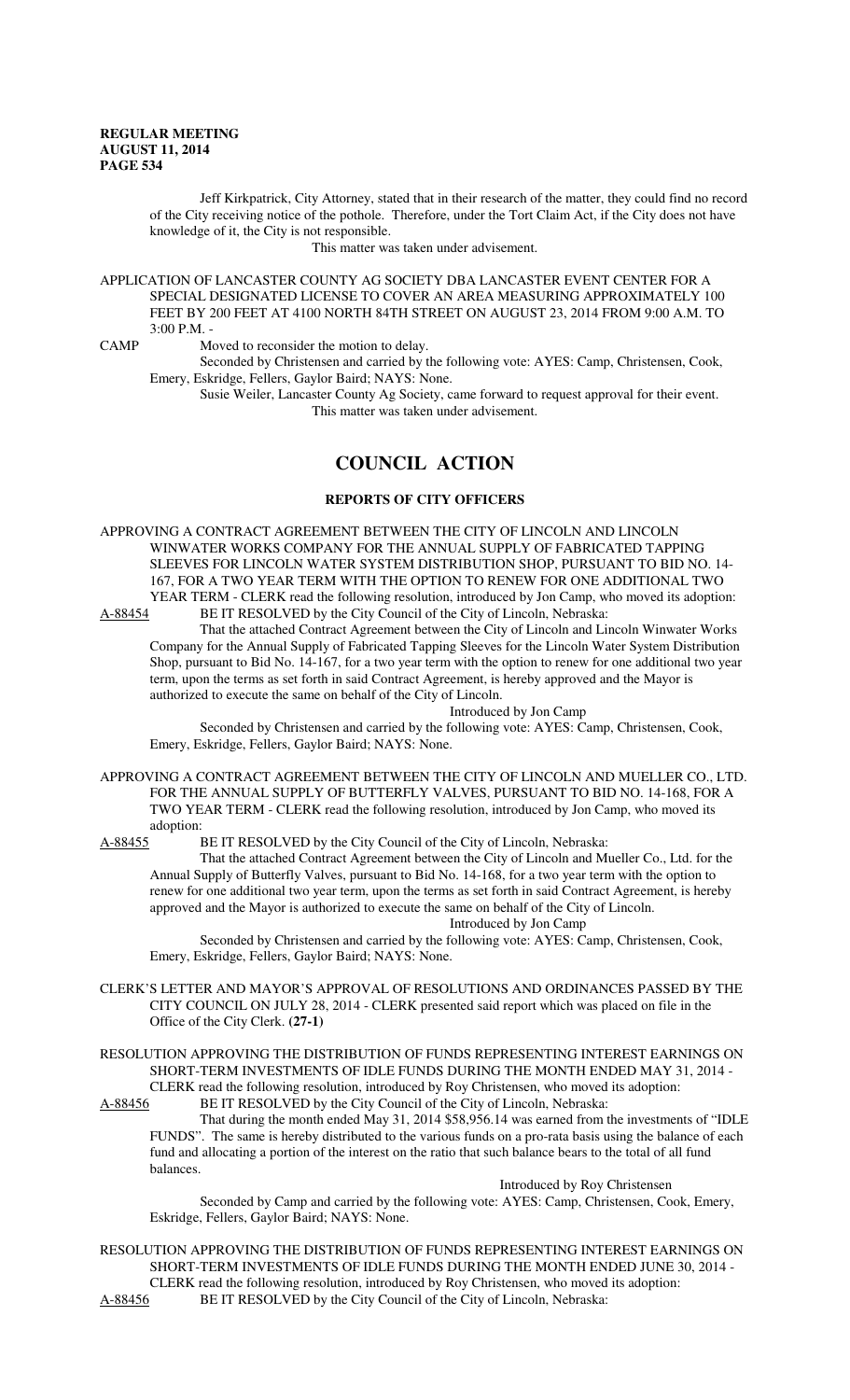That during the month ended June 30, 2014 \$98,087.41 was earned from the investments of "IDLE FUNDS". The same is hereby distributed to the various funds on a pro-rata basis using the balance of each fund and allocating a portion of the interest on the ratio that such balance bears to the total of all fund balances.

Introduced by Roy Christensen

Seconded by Camp and carried by the following vote: AYES: Camp, Christensen, Cook, Emery, Eskridge, Fellers, Gaylor Baird; NAYS: None.

REPORT FROM CITY TREASURER OF CITY CASH ON HAND AT THE CLOSE BUSINESS JUNE 30, 2014 - CLERK presented said report which was placed on file in the Office of the City Clerk. **(5-21)**

## **PETITIONS & COMMUNICATIONS**

SETTING THE HEARING DATE OF MON., AUGUST 25, 2014 AT 5:30 P.M. ON THE MANAGER APPLICATION OF JUDD REEVES FOR HARRIS-FRALEY VFW POST 131 AT 5721 JOHANNA RD. - CLERK read the following resolution, introduced by Roy Christensen, who moved its adoption:

A-88458 BE IT RESOLVED by the City Council, of the City of Lincoln, that a hearing date is hereby set for Monday, August 25, 2014, at 5:30 p.m. or as soon thereafter as possible in the City Council Chambers, County-City Building, 555 S. 10th St., Lincoln, NE for the Manager Application of Judd Reeves for Harris-Fraley VFW Post 131 at 5721 Johanna Rd.

If the Police Dept. is unable to complete the investigation by said time, a new hearing date will be set.

Introduced by Roy Christensen

Seconded by Camp and carried by the following vote: AYES: Camp, Christensen, Cook, Emery, Eskridge, Fellers, Gaylor Baird; NAYS: None.

## **PLACED ON FILE IN THE OFFICE OF THE CITY CLERK:**

Administrative Amendment No. 14046 to Change of Zone No. 12024, Lincoln Community Playhouse Planned Unit Development, requested by SMJ International, approved by the Planning Director on July 29, 2014, to collocate personal wireless facilities antennas on the Lincoln Community Playhouse, on property generally located at 56<sup>th</sup> Street and Lillibridge Street.

Administrative Amendment No. 14048 to Special Permit No. 05013, Pasdedeux Dance Studio at Thompson Creek Office Park, requested by Larry Chilese, approved by the Planning Director on July 31, 2014, to increase the allowed parking demand from 15 to 17 spaces, at property generally located at South 56<sup>th</sup> Street and Thompson Creek Boulevard.

Administrative Amendment No. 14050 to Use Permit No. 130A, Pioneer Woods Commercial Center, requested by Olsson Associates, approved by the Planning Director on August 1, 2014, to delete the building envelopes from Lots 8 and 10, to adjust the rear setback on Lot 10 to 0' next to the private open space, and to revise the notes accordingly, on property generally located at South 70<sup>th</sup> Street and Pioneers Boulevard.

### **LIQUOR RESOLUTIONS**

APPLICATION OF LANCASTER COUNTY AG SOCIETY DBA LANCASTER EVENT CENTER FOR A SPECIAL DESIGNATED LICENSE TO COVER AN AREA MEASURING APPROXIMATELY 100 FEET BY 200 FEET AT 4100 NORTH 84TH STREET ON AUGUST 23, 2014 FROM 9:00 A.M. TO 3:00 P.M. - PRIOR to reading: CAMP Moved to continue public hearing & action for 1 week to 8/18/14. Seconded by Christensen and carried by the following vote: AYES: Camp, Christensen, Cook, Emery, Eskridge, Fellers, Gaylor Baird; NAYS: None. CAMP Moved to reconsider the delay. Seconded by Christensen and carried by the following vote: AYES: Camp, Christensen, Cook, Emery, Eskridge, Fellers, Gaylor Baird; NAYS: None. CAMP Moved to withdraw his motion to continue the public hearing & action for 1 week to 8/18/14. Seconded by Gaylor Baird carried by the following vote: AYES: Camp, Christensen, Cook, Emery, Eskridge, Fellers, Gaylor Baird; NAYS: None. CLERK Read the following resolution, introduced by Jon Camp, who moved its adoption:

A-88459 BE IT RESOLVED by the City Council of the City of Lincoln, Nebraska:

That after hearing duly had as required by law, consideration of the facts of this application, the Nebraska Liquor Control Act, and the pertinent City ordinances, the City Council recommends that the application of Lancaster County Ag Society dba Lancaster Event Center for a special designated license to cover an area measuring approximately 100 feet by 200 feet at 4100 North 84th Street, Lincoln, Nebraska, on August 23, 2014, between the hours of 9:00 a.m. and 3:00 p.m., be approved with the condition that the premises complies in every respect with all City and State regulations and with the following requirements:

1. Identification to be checked, wristbands required on all parties wishing to consume alcohol.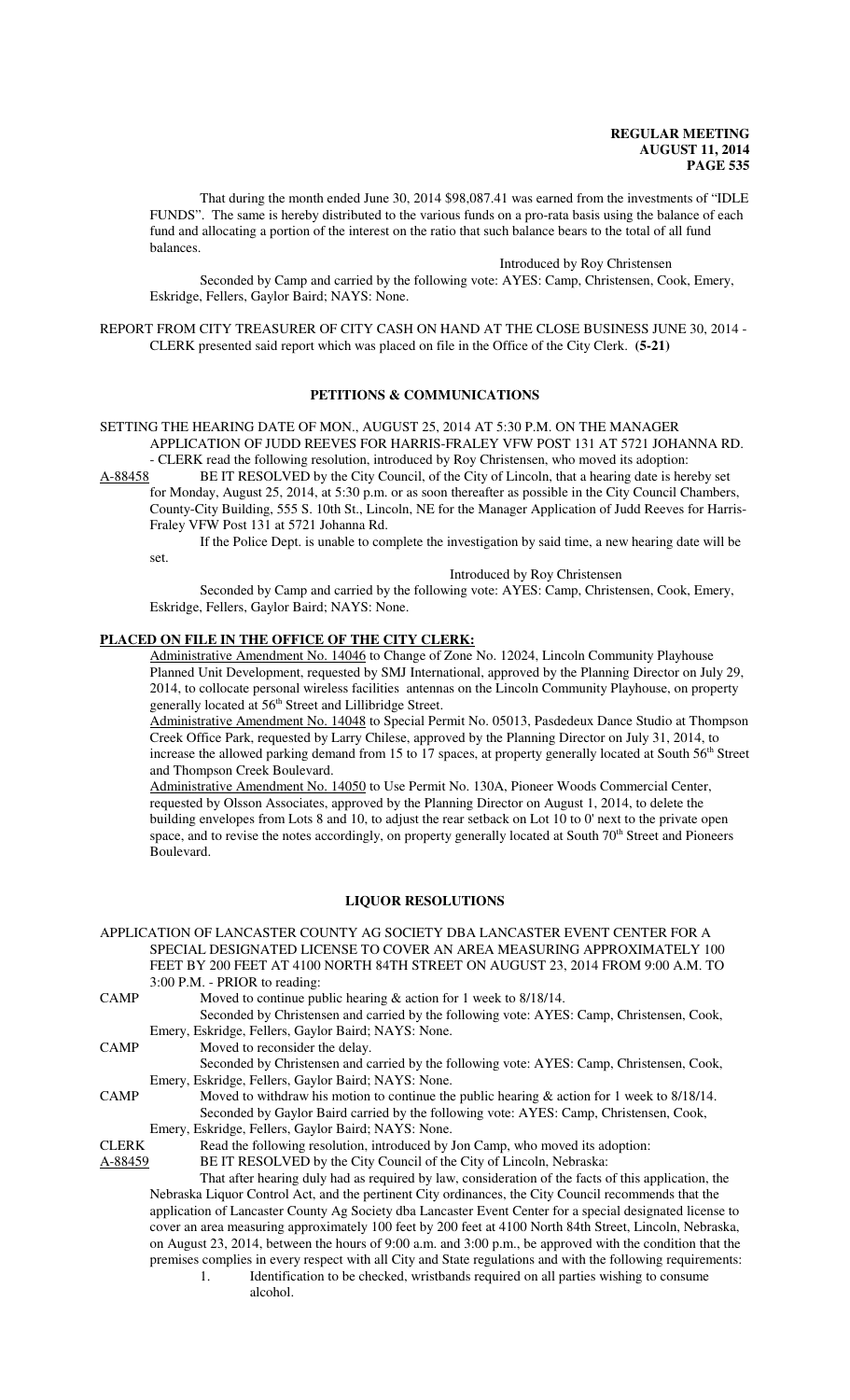- 2. Adequate security shall be provided for the event.
- 3. The area requested for the permit shall be separated from the public by a fence or other means.
- 4. Responsible alcohol service practices shall be followed.

BE IT FURTHER RESOLVED the City Clerk is directed to transmit a copy of this resolution to the Nebraska Liquor Control Commission.

Introduced by Jon Camp

Seconded by Christensen and carried by the following vote: AYES: Camp, Christensen, Cook, Emery, Eskridge, Fellers, Gaylor Baird; NAYS: None.

APPLICATION OF ACR CORPORATION DBA JAKE'S CIGARS FOR A SPECIAL DESIGNATED LICENSE TO COVER AN AREA MEASURING APPROXIMATELY 153 FEET BY 90 FEET AT 101 NORTH 14TH STREET ON SEPTEMBER 13, 2014 FROM 11:00 A.M. TO 12:00 P.M. - PRIOR to reading:

COOK Moved to withdraw this application at the request of the applicant.

Seconded by Gaylor Baird and carried by the following vote: AYES: Camp, Christensen, Cook, Emery, Eskridge, Fellers, Gaylor Baird; NAYS: None.

The resolution having been **WITHDRAWN**, was assigned the **File #38-4644** & was placed on file in the Office of the City Clerk.

### **PUBLIC HEARING - RESOLUTIONS**

APPROVING AN AGREEMENT BETWEEN THE CITY OF LINCOLN ON BEHALF OF THE LINCOLN PARKS AND RECREATION DEPARTMENT AND THE LINCOLN PARKS AND RECREATION FOUNDATION TO ESTABLISH AND MAINTAIN ENDOWMENT FUNDS FOR CAPITAL IMPROVEMENT PROJECTS, MAJOR REPAIRS AND EXTRAORDINARY MAINTENANCE OBLIGATIONS IN VARIOUS PARKS AND PARK FACILITIES THROUGHOUT LINCOLN. (ACTION DATE: 8/25/14)

ACCEPTING THE REPORT OF NEW AND PENDING CLAIMS AGAINST THE CITY AND APPROVING DISPOSITION OF CLAIMS SET FORTH FOR THE PERIOD OF JULY 16 - 31, 2014 - PRIOR to reading:

CAMP Moved to adopt.

Seconded by Christensen and carried by the following vote: AYES: Camp, Christensen, Cook, Emery, Eskridge, Fellers, Gaylor Baird; NAYS: None.

CAMP Moved to reconsider & reopen the Public Hearing.

Seconded by Christensen and carried by the following vote: AYES: Camp, Christensen, Cook, Emery, Eskridge, Fellers, Gaylor Baird; NAYS: None.

CLERK Read the following resolution, introduced by Jon Camp, who moved its adoption:

A-88460 BE IT RESOLVED by the City Council of the City of Lincoln, Nebraska:

That the claims listed in the attached report, marked as Exhibit "A", dated July 31, 2014, of various new and pending tort claims filed against the City of Lincoln with the Office of the City Attorney or the Office of the City Clerk, as well as claims which have been disposed of, are hereby received as required by Neb. Rev. Stat. § 13-905 (Reissue 1997). The dispositions of claims by the Office of the City Attorney, as shown by the attached report, are hereby approved:

| <b>DENIED CLAIM</b>  |          | ALLOWED/SETTLED CLAIMS                                                                             |            |
|----------------------|----------|----------------------------------------------------------------------------------------------------|------------|
| Willie Lee Morris IV | \$508.29 | <b>Bill Chaney</b>                                                                                 | \$1,027.29 |
|                      |          | Trumbull Services o/b/o General Casualty                                                           |            |
|                      |          | a/s/o Steven & Lorene Bantos                                                                       | 427.18     |
|                      |          | <b>Black Hills Energy</b>                                                                          | 737.21     |
|                      |          | Diana Utley                                                                                        | 41.55      |
|                      |          | The City Attorney is hereby directed to mail to the various claimants listed herein a copy of this |            |

resolution which shows the final disposition of their claim.

Introduced by Jon Camp

**FINAL VOTE:** AYES: Camp, Christensen, Cook, Emery, Eskridge, Fellers, Gaylor Baird; NAYS: None.

## **ORDINANCES - 3<sup>RD</sup>** READING & RELATED RESOLUTIONS (as required)

VACATION 14003 - VACATING THE EAST/WEST ALLEY BETWEEN NORTH 10TH STREET AND VACATED NORTH 11TH STREET WITHIN BLOCK 28, ORIGINAL LINCOLN - CLERK read an ordinance, introduced by Leirion Gaylor Baird, vacating the east/west alley between North 10<sup>th</sup> Street and vacated North  $11<sup>th</sup>$  Street within Block 28, Original Lincoln and retaining title thereto in the City of Lincoln, Lancaster County, Nebraska, the third time.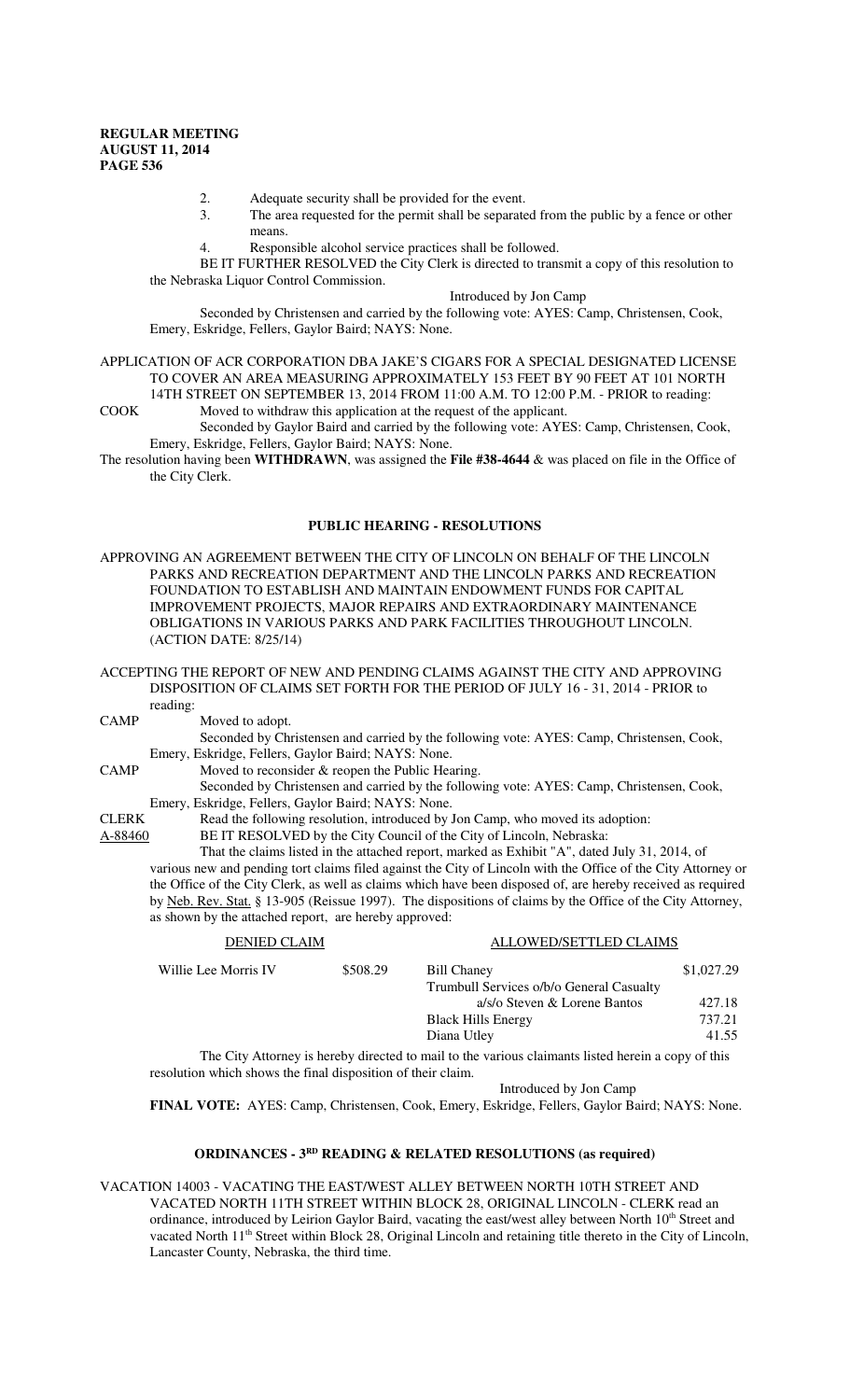GAYLOR BAIRD Moved to pass the ordinance as read.

Seconded by Fellers and carried by the following vote: AYES: Camp, Christensen, Cook, Emery, Eskridge, Fellers, Gaylor Baird; NAYS: None.

The ordinance, being numbered **#20056**, is recorded in Ordinance Book #209, Page .

ANNEXATION 13005 - AMENDING ORDINANCE NO. 19952 TO ACCEPT A SUBSTITUTE MAP TO CORRECTLY SHOW THE BOUNDARY LINE OF THE ANNEXED PROPERTY GENERALLY LOCATED AT N.W. 27TH STREET AND HIGHWAY 34 - CLERK read an ordinance, introduced by Leirion Gaylor Baird, amending Ordinance No. 19952 to clarify that the annexation of land described in Ordinance No. 19952 as part of the City of Lincoln, Nebraska and the corresponding amendment to the Corporate Limits Map attached to and made a part of Ordinance No. 18208 did not include Purple Heart Highway, but does include Wildrose Lane and County Road 618, the third time.

GAYLOR BAIRD Moved to pass the ordinance as read.

Seconded by Fellers and carried by the following vote: AYES: Camp, Christensen, Cook, Emery, Eskridge, Fellers, Gaylor Baird; NAYS: None.

The ordinance, being numbered **#20057**, is recorded in Ordinance Book #209, Page .

- AMENDING TITLE 21 OF THE LINCOLN MUNICIPAL CODE BY ADDING A NEW CHAPTER 21.09 ENTITLED "REGISTRATION OF NEGLECTED BUILDINGS" TO ESTABLISH A REGISTRATION SYSTEM FOR MONITORING VACANT AND NEGLECTED RESIDENTIAL BUILDINGS WITHIN THE CITY - CLERK read an ordinance, introduced by Leirion Gaylor Baird, amending Title 21 of the Lincoln Municipal Code by adding a new Chapter 21.90 entitled "Registration of Neglected Buildings" to establish a registration system for monitoring vacant and neglected residential buildings within the City as a means to decrease the number of such neglected buildings and to prevent them from becoming a burden to the neighborhood and community or a threat to the public health, safety, and welfare, the third time.
- GAYLOR BAIRD Moved to pass the ordinance as read.

Seconded by Cook and carried by the following vote: AYES: Camp, Christensen, Cook, Emery, Eskridge, Fellers, Gaylor Baird; NAYS: None.

The ordinance, being numbered **#20058**, is recorded in Ordinance Book #209, Page .

AMENDING THE PAY SCHEDULES FOR CERTAIN EMPLOYEE GROUPS BY ADJUSTING THE SCHEDULES OF ANNUAL, MONTHLY, BIWEEKLY AND HOURLY PAY RANGE EQUIVALENTS FOR EMPLOYEES WHOSE CLASSIFICATIONS ARE ASSIGNED TO THE PAY RANGES PREFIXED BY THE LETTER "B TO BE EFFECTIVE AUGUST 14, 2014 - CLERK read an ordinance, introduced by Leirion Gaylor Baird, adopting pay schedules and schedules of pay ranges for employees of the City of Lincoln, Nebraska whose classifications are assigned to pay ranges prefixed by the letter "B"; and repealing Ordinance No. 19602, passed by the City Council on August 15, 2011, the third time. GAYLOR BAIRD Moved to pass the ordinance as read.

Seconded by Camp and carried by the following vote: AYES: Camp, Christensen, Cook, Emery, Eskridge, Fellers, Gaylor Baird; NAYS: None.

The ordinance, being numbered **#20059**, is recorded in Ordinance Book #209, Page .

AMENDING THE PAY SCHEDULE FOR THE EMPLOYEE GROUP WHOSE CLASSIFICATIONS ARE ASSIGNED TO THE PAY RANGE PREFIXED BY THE LETTER "M" TO CHANGE THE PAY RANGE OF INFORMATION & FISCAL SERVICES MANAGER FROM M01 TO M02 - CLERK read an ordinance, introduced by Leirion Gaylor Baird, amending Section 1of Ordinance No. 19908 passed August 12, 2013, relating to the pay schedules of employees whose classifications are assigned to the pay range which is prefixed by the letter "M", by changing the pay range for the job classification "Information and Fiscal Services Manager" from M01 to M02, the third time.

GAYLOR BAIRD Moved to pass the ordinance as read.

Seconded by Camp and carried by the following vote: AYES: Camp, Christensen, Cook, Emery, Eskridge, Fellers, Gaylor Baird; NAYS: None.

The ordinance, being numbered **#20060**, is recorded in Ordinance Book #209, Page .

AMENDING THE PAY SCHEDULES FOR CERTAIN EMPLOYEE GROUPS BY ADJUSTING THE SCHEDULES OF ANNUAL, MONTHLY, BIWEEKLY AND HOURLY PAY RANGE EQUIVALENTS FOR EMPLOYEES WHOSE CLASSIFICATIONS ARE ASSIGNED TO THE PAY RANGES PREFIXED BY THE LETTER "E" TO BE EFFECTIVE AUGUST 14, 2014 - CLERK read an ordinance, introduced by Leirion Gaylor Baird, adopting pay schedules and schedules of pay ranges for employees of the City of Lincoln, Nebraska whose classifications are assigned to pay ranges prefixed by the letter "E"; and repealing Ordinance No. 19906, passed by the City Council on August 12, 2013, as amended by Ordinance No. 19919, passed by the City Council on September 16, 2013, the third time.

GAYLOR BAIRD Moved to pass the ordinance as read.

Seconded by Camp and carried by the following vote: AYES: Camp, Christensen, Cook, Emery, Eskridge, Fellers, Gaylor Baird; NAYS: None.

The ordinance, being numbered **#20061**, is recorded in Ordinance Book #209, Page .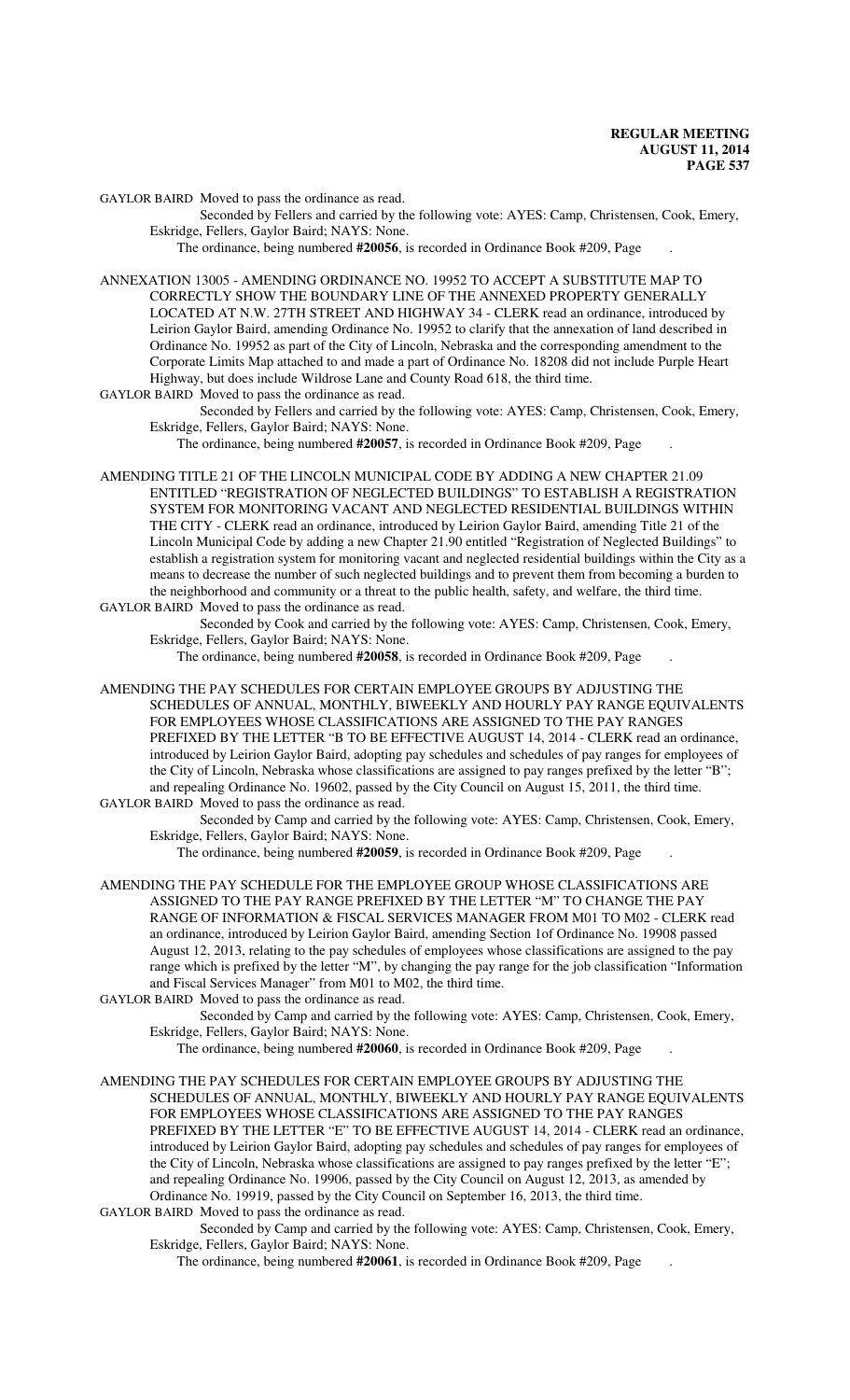AMENDING THE PAY SCHEDULES FOR CERTAIN EMPLOYEE GROUPS BY ADJUSTING THE SCHEDULES OF ANNUAL, MONTHLY, BIWEEKLY AND HOURLY PAY RANGE EQUIVALENTS FOR EMPLOYEES WHOSE CLASSIFICATIONS ARE ASSIGNED TO THE PAY RANGES PREFIXED BY THE LETTER "X" TO BE EFFECTIVE AUGUST 14, 2014 - CLERK read an ordinance, introduced by Leirion Gaylor Baird, adopting pay schedules and schedules of pay ranges for employees of the City of Lincoln, Nebraska whose classifications are assigned to pay ranges prefixed by the letter "X"; and repealing Ordinance 19911, passed by the City Council on August 12, 2013, the third time. GAYLOR BAIRD Moved to pass the ordinance as read.

Seconded by Camp and carried by the following vote: AYES: Camp, Christensen, Cook, Emery, Eskridge, Fellers, Gaylor Baird; NAYS: None.

The ordinance, being numbered **#20062**, is recorded in Ordinance Book #209, Page .

AMENDING THE PAY SCHEDULES FOR CERTAIN EMPLOYEE GROUPS BY ALLOWING A ONE TIME LUMP SUM PAYMENT FOR EMPLOYEES WHOSE CLASSIFICATIONS ARE ASSIGNED TO THE PAY RANGES PREFIXED BY THE LETTER "M" - CLERK read an ordinance, introduced by Leirion Gaylor Baird, approving a one time lump sum payment in the amount of 1.25% of the current annual pay for employees of the City of Lincoln, Nebraska, whose classifications are assigned to pay ranges prefixed by the letter "M" as adopted by Ordinance No. 19908, the third time.

GAYLOR BAIRD Moved to pass the ordinance as read.

Seconded by Camp and carried by the following vote: AYES: Camp, Christensen, Cook, Emery, Eskridge, Fellers, Gaylor Baird; NAYS: None.

The ordinance, being numbered **#20063**, is recorded in Ordinance Book #209, Page .

AMENDING SECTION 2.76.155 OF THE LINCOLN MUNICIPAL CODE RELATING TO COMPENSATION PLAN; LONGEVITY PAY FOR AN INCREASE OF LONGEVITY PAY TO COINCIDE WITH THE NEGOTIATED LMCEA LABOR AGREEMENT FOR UNREPRESENTED EMPLOYEES WITH A PAY RANGE PREFIXED BY THE LETTER "M" - CLERK read an ordinance, introduced by Leirion Gaylor Baird, amending Section 2.76.155 of the Lincoln Municipal Code relating to longevity pay to increase the longevity pay of employees with a pay range prefixed by the letter "M"; and repealing Section 2.76.155 fo the Lincoln Municipal Code as hitherto existing, the third time.

GAYLOR BAIRD Moved to pass the ordinance as read.

Seconded by Camp and carried by the following vote: AYES: Camp, Christensen, Cook, Emery, Eskridge, Fellers, Gaylor Baird; NAYS: None.

The ordinance, being numbered **#20064**, is recorded in Ordinance Book #209, Page .

- AMENDING SECTION 2.76.160 OF THE LINCOLN MUNICIPAL CODE RELATING TO COMPENSATION PLAN & VARIABLE MERIT PAY PLAN TO REDUCE THE PROBATIONARY INCREASE TO COINCIDE WITH THE NEGOTIATED LMCEA LABOR AGREEMENT FOR UNREPRESENTED EMPLOYEES WITH A PAY RANGE PREFIXED BY THE LETTER "M" - CLERK read an ordinance, introduced by Leirion Gaylor Baird, amending Section 2.76.160 of the Lincoln Municipal Code relating to the variable merit pay plan for employees with a pay range prefixed by the letter "M" to reduce the probationary increase for such employees from 4.5" to 3"; and repealing Section 2.76.160 of the Lincoln Municipal Code as hitherto existing, the third time.
- GAYLOR BAIRD Moved to pass the ordinance as read.

Seconded by Camp and carried by the following vote: AYES: Camp, Christensen, Cook, Emery, Eskridge, Fellers, Gaylor Baird; NAYS: None.

The ordinance, being numbered **#20065**, is recorded in Ordinance Book #209, Page .

- AMENDING SECTION 2.76.370 OF THE LINCOLN MUNICIPAL CODE RELATING TO AUTHORIZED HOLIDAYS FOR AN INCREASE IN PERSONAL HOLIDAYS HOURS AND ALLOWABLE USAGE TO COINCIDE WITH THE NEGOTIATED PAGE LABOR CONTRACT FOR EMPLOYEES WITH A PAY RANGE PREFIXED BY THE LETTER "N" OR "X" - CLERK read an ordinance, introduced by Leirion Gaylor Baird, amending Section 2.76.370 of the Lincoln Municipal Code relating to authorized holidays to increase the number of hours of personal holidays for those employees with a pay range prefixed by the letter "N" and "X" from 9 hours to 16 hours; and repealing Section 2.76.370 of the Lincoln Municipal Code as hitherto existing, the third time.
- GAYLOR BAIRD Moved to pass the ordinance as read.

Seconded by Camp and carried by the following vote: AYES: Camp, Christensen, Cook, Emery, Eskridge, Fellers, Gaylor Baird; NAYS: None.

The ordinance, being numbered **#20066**, is recorded in Ordinance Book #209, Page .

AMENDING SECTION 2.76.385 OF THE LINCOLN MUNICIPAL CODE RELATING TO FUNERAL LEAVE TO DELETE OBSOLETE LANGUAGE FOR "M" PAY RANGES AND TO ADD CERTAIN USES TO COINCIDE WITH THE NEGOTIATED PAGE LABOR CONTRACT FOR EMPLOYEES WITH A PAY RANGE PREFIXED BY THE LETTER "N" OR "X" - CLERK read an ordinance, introduced by Leirion Gaylor Baird, amending Section 2.76.385 of the Lincoln Municipal Code relating to funeral leave to delete obsolete references to "an employee with a pay range prefixed by the letter "M" who works a fifty-six hour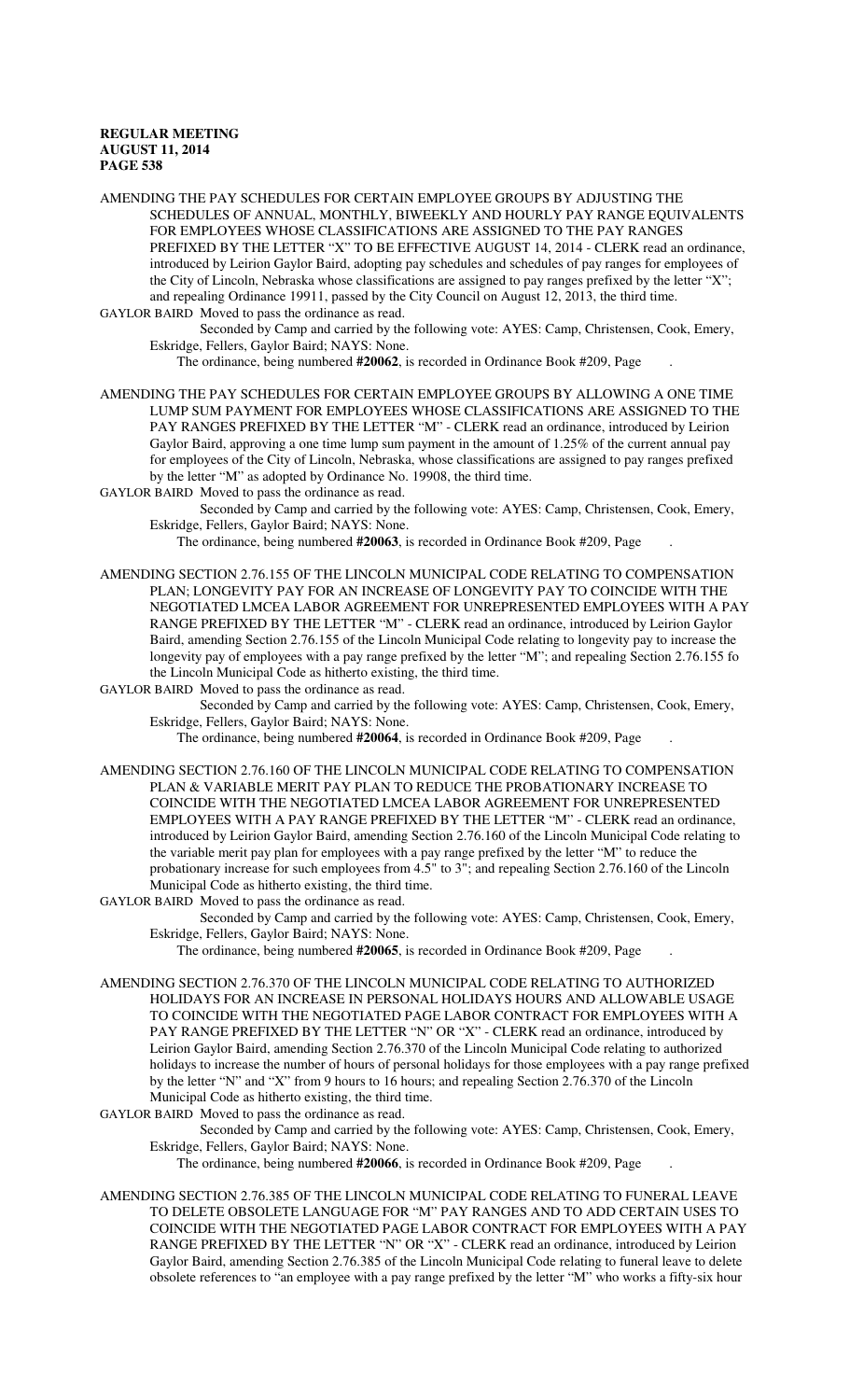work week", and to provide for the usage of funeral leave to attend the funeral or bereave the death of certain relatives for employees with a pay range prefixed by the letter "N" and "X"; and repealing Section 2.76.385 of the Lincoln Municipal Code as hitherto existing, the third time.

GAYLOR BAIRD Moved to pass the ordinance as read.

Seconded by Camp and carried by the following vote: AYES: Camp, Christensen, Cook, Emery, Eskridge, Fellers, Gaylor Baird; NAYS: None.

The ordinance, being numbered **#20067**, is recorded in Ordinance Book #209, Page .

AMENDING SECTION 2.76.395 OF THE LINCOLN MUNICIPAL CODE RELATING TO VACATION LEAVE WITH PAY TO INCREASE VACATION ACCRUALS AT THE 12 YEAR LEVEL FOR EMPLOYEES WITH A PAY RANGE PREFIXED BY THE LETTER "A", "C", OR "E" - CLERK read an ordinance, introduced by Leirion Gaylor Baird, amending Section 2.76.395 of the Lincoln Municipal Code relating to vacation leave with pay to provide for a vacation accrual of 148 hours after twelve years of service for employees with a pay range prefixed by the letters "A", "C", and "E", to provide a department head may require vacation leave be taken not less than one hour at a time; and to provide employees with a pay range prefixed by "A", "C", and "E" may accumulate vacation leave to a maximum of 80 hours over and above the employee's maximum annual earning rate; and repealing Section 2.76.395 of the Lincoln Municipal Code, the third time.

GAYLOR BAIRD Moved to pass the ordinance as read.

Seconded by Camp and carried by the following vote: AYES: Camp, Christensen, Cook, Emery, Eskridge, Fellers, Gaylor Baird; NAYS: None.

The ordinance, being numbered **#20068**, is recorded in Ordinance Book #209, Page .

APPROVING A DEVELOPMENT AND CONDITIONAL ZONING AGREEMENT FOR 48TH AND NORMAL BOULEVARD BETWEEN THE CITY OF LINCOLN AND GALE AND CINDY MATSON AND WELLS AND TAMI MANGRUM, LLC TO RESTRICT USE OF THE PROPERTY UNDER THE PROPOSED CHANGE OF ZONE NO. 14018 ON PROPERTY GENERALLY LOCATED AT THE NORTHWEST CORNER SOUTH 48TH STREET AND NORMAL BOULEVARD. (RELATED ITEMS 14R-203, 14-98) (ACTION DATE: 8/11/14) - CLERK read the following resolution, introduced by Leirion Gaylor Baird, who moved its adoption:

A-88461 BE IT RESOLVED by the City Council of the City of Lincoln, Nebraska:

That the Development and Conditional Zoning Agreement for 48th and Normal Boulevard which is attached hereto marked as Attachment "A" and made a part hereof by reference, between the City of Lincoln and Gale and Cindy Matson and Wells and Tami Mangrum, LLC, to prohibit certain uses of the property and relinquish access to the property from the existing 48th Street curb cut on property generally located at the northwest corner of South 48th Street and Normal Boulevard, should the property be rezoned from R-2 Residential District to O-2 Suburban Office District and from O-2 Suburban Office District to B-1 Local Business District, is hereby approved and the Mayor is authorized to execute the Development and Conditional Zoning Agreement on behalf of the City.

BE IT FURTHER RESOLVED that the City Clerk is directed to return one fully executed copy of this Agreement to the Planning Department for distribution to the parties.

BE IT FURTHER RESOLVED that the City Clerk is directed to record the Development and Conditional Zoning Agreement and the executed Relinquishment of Vehicular Access with the Register of Deeds, filing fees to be paid by the Developer.

Introduced by Leirion Gaylor Baird

Seconded by Camp and carried by the following vote: AYES: Camp, Christensen, Cook, Emery, Eskridge, Fellers, Gaylor Baird; NAYS: None.

CHANGE OF ZONE 14018 - APPLICATION OF MATSON-MANGRUM, LLC FOR A CHANGE OF ZONE FROM R-2 RESIDENTIAL DISTRICT TO O-2 SUBURBAN OFFICE DISTRICT AND FROM O-2 SUBURBAN OFFICE DISTRICT TO B-1 LOCAL BUSINESS DISTRICT ON PROPERTY GENERALLY LOCATED AT THE NORTHWEST CORNER OF SOUTH 48TH STREET AND NORMAL BOULEVARD. (RELATED ITEMS 14R-203, 14-98) - CLERK read an ordinance, introduced by Leirion Gaylor Baird, amending the Lincoln Zoning District Maps adopted by reference and made a part of Title 27 of the Lincoln Municipal Code, pursuant to Section 27.05.020 of the Lincoln Municipal Code, by changing the boundaries of the districts established and shown thereon, the third time. GAYLOR BAIRD Moved to pass the ordinance as read.

### Seconded by Camp and carried by the following vote: AYES: Camp, Christensen, Cook, Emery, Eskridge, Fellers, Gaylor Baird; NAYS: None.

The ordinance, being numbered **#20069**, is recorded in Ordinance Book #209, Page .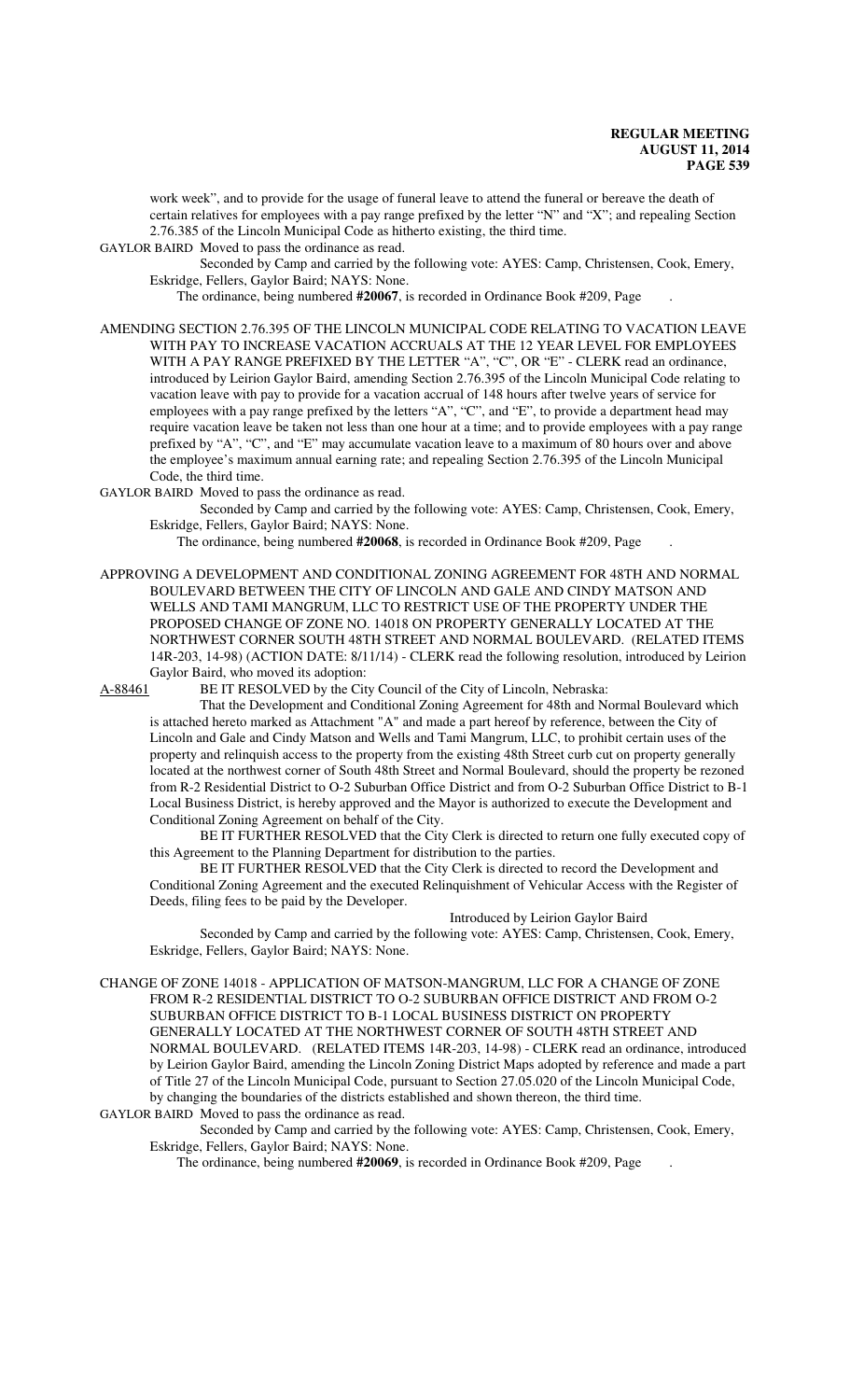## **ORDINANCES - 1ST READING & RELATED RESOLUTIONS (as required)**

- APPROVING THE CLOSE OUT OF COMPLETED CONSTRUCTION PROJECTS AND TRANSFER OF UNSPENT APPROPRIATIONS AND CASH (IF ANY) FROM VARIOUS PROJECTS TO PROJECTS WHERE ADDITIONAL FUNDING IS NEEDED WITHIN THE PUBLIC WORKS & UTILITIES DEPARTMENT AND THE PARKS & RECREATION DEPARTMENT - CLERK read an ordinance, introduced by Roy Christensen, eliminating certain appropriations and approving the transfer of unspent and unencumbered appropriations and cash (if any) between certain capital improvement projects within the Street Construction Fund, Solid Waste Fund, Water Fund, and Wastewater Fund for the Public Works & Utilities Department; and within the Maintenance Fund for the Parks & Recreation Department, the first time.
- AMENDING TITLE 1 OF THE LINCOLN MUNICIPAL CODE RELATING TO GENERAL PROVISIONS TO CREATE A NEW CHAPTER 1.30, SALE OF CITY REAL PROPERTY - CLERK read an ordinance, introduced by Roy Christensen, amending Title 1 of the Lincoln Municipal Code relating to General Provisions to create a new Chapter 1.30, Sale of City Real Property, the first time.
- COMP. PLAN CONFORMANCE 14014 DECLARING APPROX. 545 SQUARE FEET OF PROPERTY GENERALLY LOCATED AT NORTH 70TH STREET AND CUMING STREET AS SURPLUS PROPERTY - CLERK read an ordinance, introduced by Roy Christensen, declaring approximately 545 square feet of city owned property generally located at North 70th Street and Cuming Street as surplus, the first time.
- COMP. PLAN CONFORMANCE 14015 DECLARING APPROX. 2.7 ACRES OF PROPERTY GENERALLY LOCATED AT THE NORTHEAST CORNER OF SOUTH 27TH STREET AND OLD CHENEY ROAD AS SURPLUS PROPERTY - CLERK read an ordinance, introduced by Roy Christensen, declaring approximately 2.27 acres of city owned property generally located at the northeast corner of South 27th Street and Old Cheney Road as surplus, the first time.
- COMP. PLAN CONFORMANCE 14016 DECLARING APPROX. 25.73 ACRES OF PROPERTY GENERALLY LOCATED SOUTHEAST OF SOUTH 84TH STREET AND YANKEE HILL ROAD AS SURPLUS PROPERTY - CLERK read an ordinance, introduced by Roy Christensen, declaring approximately 25.73 acres of city owned property generally located southeast of South 84th Street and Yankee Hill Road as surplus, the first time.
- CHANGE OF ZONE 07018A APPLICATION OF HAMPTON ENTERPRISES TO REVISE GLYNOAKS PLAZA PLANNED UNIT DEVELOPMENT TO MODIFY THE SITE PLAN AND THE DEVELOPMENT PLAN TO ALLOW AN EARLY CHILDHOOD CARE FACILITY IN THE RESIDENTIAL PORTION OF THE DEVELOPMENT GENERALLY LOCATED AT SOUTH 84TH STREET AND GLYNOAKS DRIVE - CLERK read an ordinance, introduced by Roy Christensen, amending the Glynoaks Plaza Planned Unit Development to modify the site plan and the development plan to allow an early childhood care facility in the residential portion of the development and to modify the sign regulations for two wall signs not to exceed 20 square feet in area, on property generally located at South 84th Street and Glynoaks Drive and legally described as Outlot C, Glynoaks Plaza Addition, Lincoln, Lancaster County, Nebraska, the first time.
- TEXT AMENDMENT 14006 AMENDING TITLE 27 OF THE LINCOLN MUNICIPAL CODE BY AMENDING THE RETAIL SALES AND SERVICES USE GROUP TABLE IN SECTION 27.06.130 TO SHOW VETERINARY FACILITIES AS A PERMITTED CONDITIONAL USE IN THE O-1, O-2, O-3, AND R-T ZONING DISTRICTS; AMENDING SECTION 27.62.100 TO ALLOW KENNELS AND/OR VETERINARY FACILITIES IN THOSE ZONING DISTRICTS WHERE SUCH USE IS DESIGNATED AS A PERMITTED CONDITIONAL USE UNDER A USE GROUP TABLE IN CHAPTER 27.06; REPEALING SECTION 27.63.780, OUTDOOR EXERCISE AREA ASSOCIATED WITH A VETERINARY FACILITY OR KENNEL; AMENDING SECTION 27.63.790 TO CLARIFY THAT VETERINARY FACILITIES ARE ALLOWED AS A PERMITTED SPECIAL USE IN THE AG AND AGR DISTRICTS AND THAT VETERINARY FACILITIES AND KENNELS WHICH DO NOT COMPLY WITH THE REQUIREMENTS FOR A PERMITTED CONDITIONAL USE UNDER SECTION 27.62.100 MAY BE ALLOWED BY SPECIAL PERMIT UNDER SPECIFIED CONDITIONS - CLERK read an ordinance, introduced by Roy Christensen, amending Title 27 of the Lincoln Municipal Code by amending the Retail Sales and Services Use Group Table in Section 27.06.130 to show veterinary facilities as a permitted conditional use in the O-1, O-2, O-3, and R-T zoning districts; amending Section 27.62.100 to allow kennels and/or veterinary facilities in those zoning districts where such use is designated as a permitted conditional use under a Use Group Table in Chapter 27.06; repealing Section 27.63.780, Outdoor Exercise Area Associated with a Veterinary Facility or Kennel; amending Section 27.63.790 to clarify that veterinary facilities are allowed as a permitted special use in the AG and AGR districts and that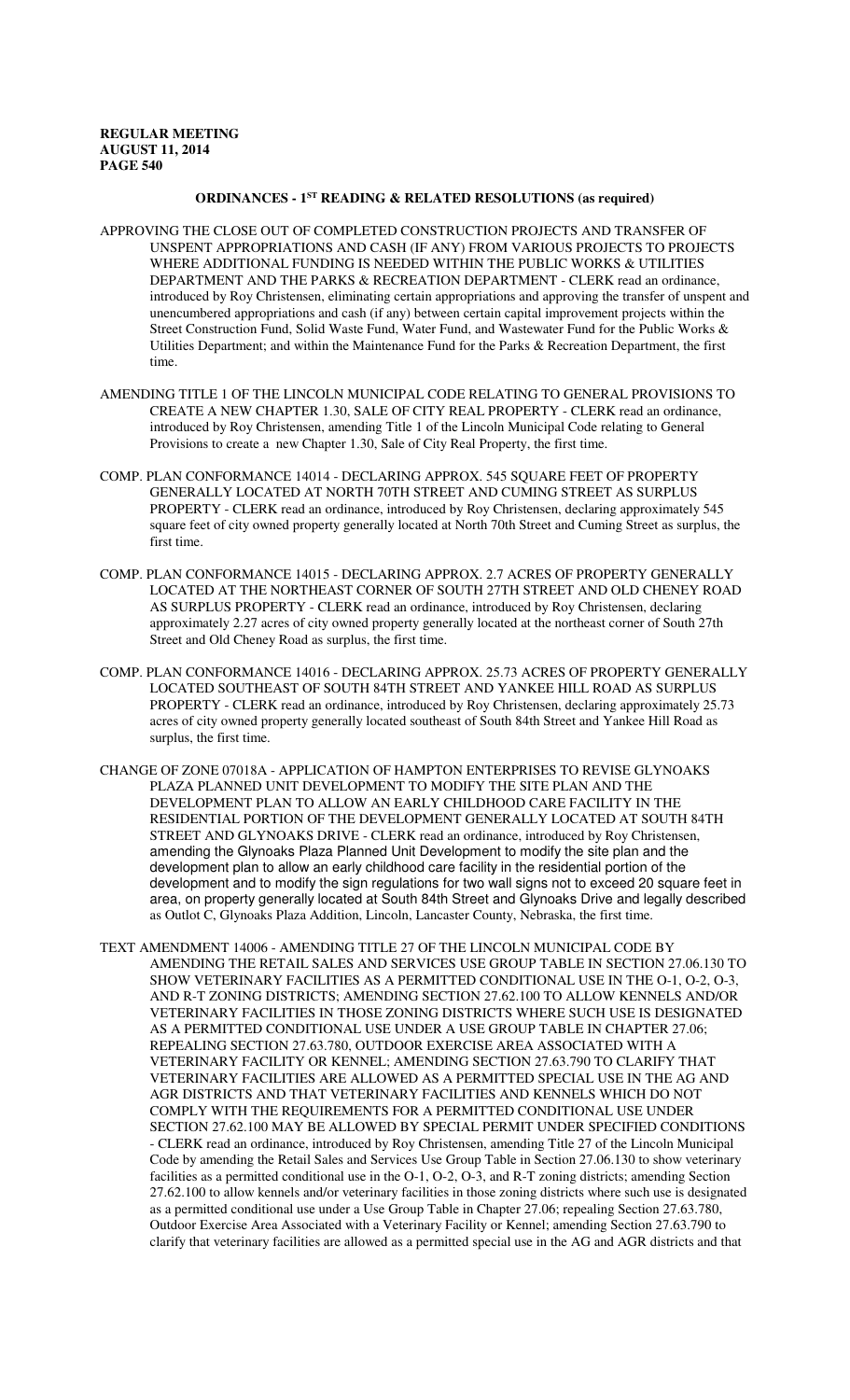veterinary facilities and kennels which do not comply with the requirements for a permitted conditional use under Section 27.62.100 may be allowed by special permit under specified conditions; and repealing Sections 27.06.130, 27.62.100, and 27.63.790 of the Lincoln Municipal Code as hitherto existing, the first time.

- AMENDING SECTION 12.08.070 OF THE LINCOLN MUNICIPAL CODE TO REVISE THE HOURS OF OPERATION OF CITY PARKS AND PARK FACILITIES FOR BILL HARRIS IRON HORSE PARK AND TO ESTABLISH PARK HOURS FOR THE NEW LINCOLN COMMUNITY FOUNDATION TOWER SQUARE - CLERK read an ordinance, introduced by Roy Christensen, amending Section 12.08.070 of the Lincoln Municipal Code to revise the hours of operation of City parks and park facilities; and repealing Section 12.08.070 of the Lincoln Municipal Code as hitherto existing, the first time.
- AUTHORIZING THE ISSUANCE OF TAX ALLOCATION BONDS WITH A TOTAL NOT TO EXCEED \$757,750.00 FOR THE CITY OF LINCOLN, PIEDMONT SHOPPING CENTER REDEVELOPMENT PROJECT - CLERK read an ordinance, introduced by Roy Christensen, authorizing and providing for the issuance of City of Lincoln, Nebraska tax allocation bonds, notes or other obligations, in one or more taxable or tax-exempt series, in an aggregate principal amount not to exceed \$757,750 for the purpose of (1) paying the costs of acquiring, purchasing, constructing, reconstructing, improving, extending, rehabilitating, installing, equipping, furnishing and completing certain improvements within the City's Piedmont Redevelopment Project Area, including acquiring any real estate and/or interests in real estate in connection therewith, and (2) paying the costs of issuance thereof; prescribing the form and certain details of the bonds, notes or other obligations; pledging certain tax revenue and other revenue to the payment of the principal of and interest on the bonds, notes or other obligations as the same become due; limiting payment of the bonds, notes or other obligations to such tax revenues; creating and establishing funds and accounts; delegating, authorizing and directing the finance director to exercise his independent discretion and judgment in determining and finalizing certain terms and provisions of the bonds, notes or other obligations not specified herein; taking other actions and making other covenants and agreements in connection with the foregoing; and related matters, the first time.

## **RESOLUTIONS - 1ST READING**

- REAPPOINTING SHARON L. BUSCH TO THE AGING PARTNERS ADVISORY COUNCIL FOR A TERM EXPIRING JULY 1, 2017. *(CONSENT)*
- APPOINTING ANN AVERY TO THE LINCOLN LANCASTER COUNTY EMS OVERSIGHT AUTHORITY BOARD FOR A TERM EXPIRING MAY 16, 2015. *(CONSENT)*
- REAPPOINTING DON HERZ AND STEPHEN SPEICHER TO THE STARTRAN ADVISORY BOARD FOR TERMS EXPIRING OCTOBER 20, 2017. *(CONSENT)*
- REAPPOINTING AMIR AZIMI, THOMAS CHRISTIE, TOM MCFARLAND, AND PEARL VAN ZANDT TO THE MAYOR'S MULTICULTURAL ADVISORY COMMITTEE FOR TERMS EXPIRING SEPTEMBER 18, 2017. *(CONSENT)*
- REAPPOINTING AMRITA MAHAPATRA TO THE MAYOR'S MULTICULTURAL ADVISORY COMMITTEE FOR A TERM EXPIRING SEPTEMBER 18, 2015. *(CONSENT)*
- APPROVING A CONTRACT AGREEMENT BETWEEN THE CITY OF LINCOLN, LANCASTER COUNTY, THE LINCOLN-LANCASTER COUNTY PUBLIC BUILDING COMMISSION, AND FISH WINDOW CLEANING AND G&M WINDOW SERVICES, LLC FOR THE ANNUAL REQUIREMENTS FOR WINDOW CLEANING SERVICES, PURSUANT TO BID NO. 14-155, FOR A FOUR YEAR TERM WITH THE OPTION TO RENEW FOR FOUR ADDITIONAL ONE YEAR TERMS. *(CONSENT)*
- APPROVING THE GRANT APPLICATION TO THE NEBRASKA GAME AND PARKS COMMISSION FOR A RECREATIONAL TRAILS PROGRAM PROJECT GRANT TO RENOVATE THE MURDOCK TRAIL FROM TOUZALIN AVE. TO 70TH STREET.
- APPROVING THE GRANT APPLICATION TO THE NEBRASKA GAME AND PARKS COMMISSION FOR A RECREATIONAL TRAILS PROGRAM PROJECT GRANT TO FUND THE PIONEERS PARK TRAIL - PHASE III TO COMPLETE CONSTRUCTION OF A TRAIL FROM THE SOUTHERN BORDER OF THE NATURE CENTER TO THE WESTERN EDGE OF THE PARK.
- APPROVING THE GRANT APPLICATION TO THE CITY OF LINCOLN AND THE NEBRASKA GAME AND PARKS COMMISSION FOR CONSTRUCTION OF THE WILDERNESS PARK SOUTH BRIDGE NORTH OF SALTILLO ROAD.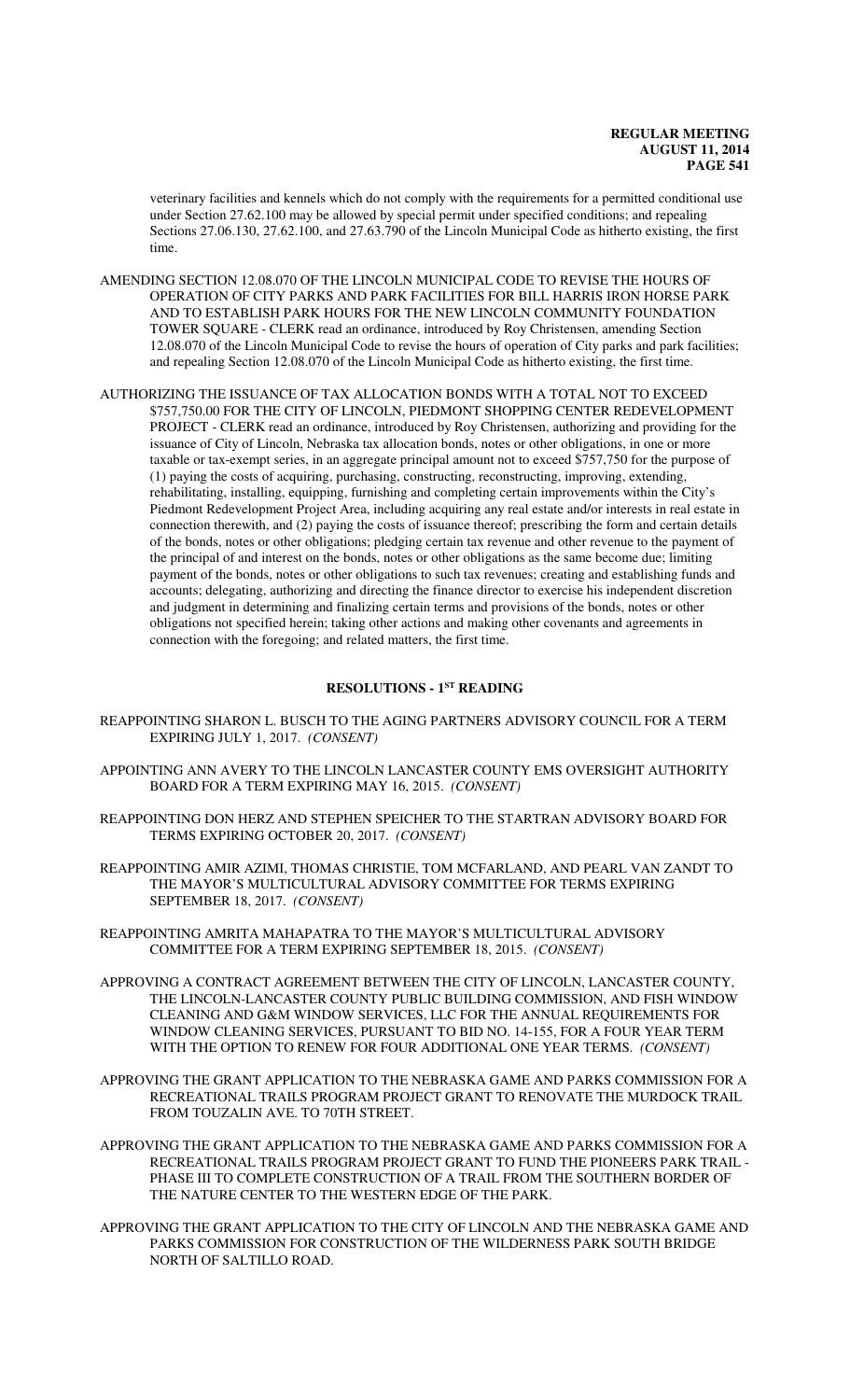- APPROVING THE LABOR CONTRACT BETWEEN THE CITY OF LINCOLN AND THE LINCOLN CITY EMPLOYEES ASSOCIATION (LCEA) TO BE EFFECTIVE AUGUST 14, 2014 THROUGH AUGUST 31, 2016.
- NAMING THE PARK AT 13TH AND P STREETS AS "LINCOLN COMMUNITY FOUNDATION TOWER SQUARE."
- APPROVING THE NAMING OF PROPERTY GENERALLY LOCATED ALONG THE OPPD RAILROAD LINE SOUTHWEST OF 70TH STREET AND PINE LAKE ROAD AS "JONATHAN GAPP GREENWAY".

## **OPEN MICROPHONE**

Jane Svoboda, no address given, came forward to share her thoughts on various issues. This matter was taken under advisement.

Jane Kinsey, 6703 Hawkins Bend, came forward representing Watch Dogs of Lincoln Government, to inquire if Ms. Gaylor Baird donated the proceeds of her husband's contract with the City to charity. Ms. Gaylor Baird stated that last year, they donated the whole value of the contract, not just their share, to Friendship Home and this year, they donated it to the Food Bank. This matter was taken under advisement.

## **PENDING LIST**

AMENDING TITLE 20 OF THE LINCOLN MUNICIPAL CODE, THE BUILDING CODE, BY ADDING A NEW CHAPTER 20.02, ENTITLED NEGLECTED BUILDING REGISTRATION, TO REQUIRE REGISTRATION OF NEGLECTED, DETERIORATED AND/OR ABANDONED BUILDINGS, TO REQUIRE THE FILING OF PLANS FOR RESTORATION OR DEMOLITION OF ABANDONED BUILDINGS, AND TO ESTABLISH PENALTIES FOR VIOLATIONS THEREOF. (5/7/07 - PLACED ON PENDING, NO DATE CERTAIN) - PRIOR to reading:<br>FELLERS Moved to withdraw Bill 07-73.

Moved to withdraw Bill 07-73.

Seconded by Christensen and carried by the following vote: AYES: Camp, Christensen, Cook, Emery, Eskridge, Fellers, Gaylor Baird; NAYS: None.

The resolution having been **WITHDRAWN**, was assigned the **File #38-4645** & was placed on file in the Office of the City Clerk.

#### **ADJOURNMENT**

## **3:13 P.M.**

CAMP Moved to adjourn the City Council Meeting of August 11, 2014. Seconded by Christensen and carried by the following vote: AYES: Camp, Christensen, Cook, Emery, Eskridge, Fellers, Gaylor Baird; NAYS: None.

 $\overline{a}$ 

Teresa J. Meier, City Clerk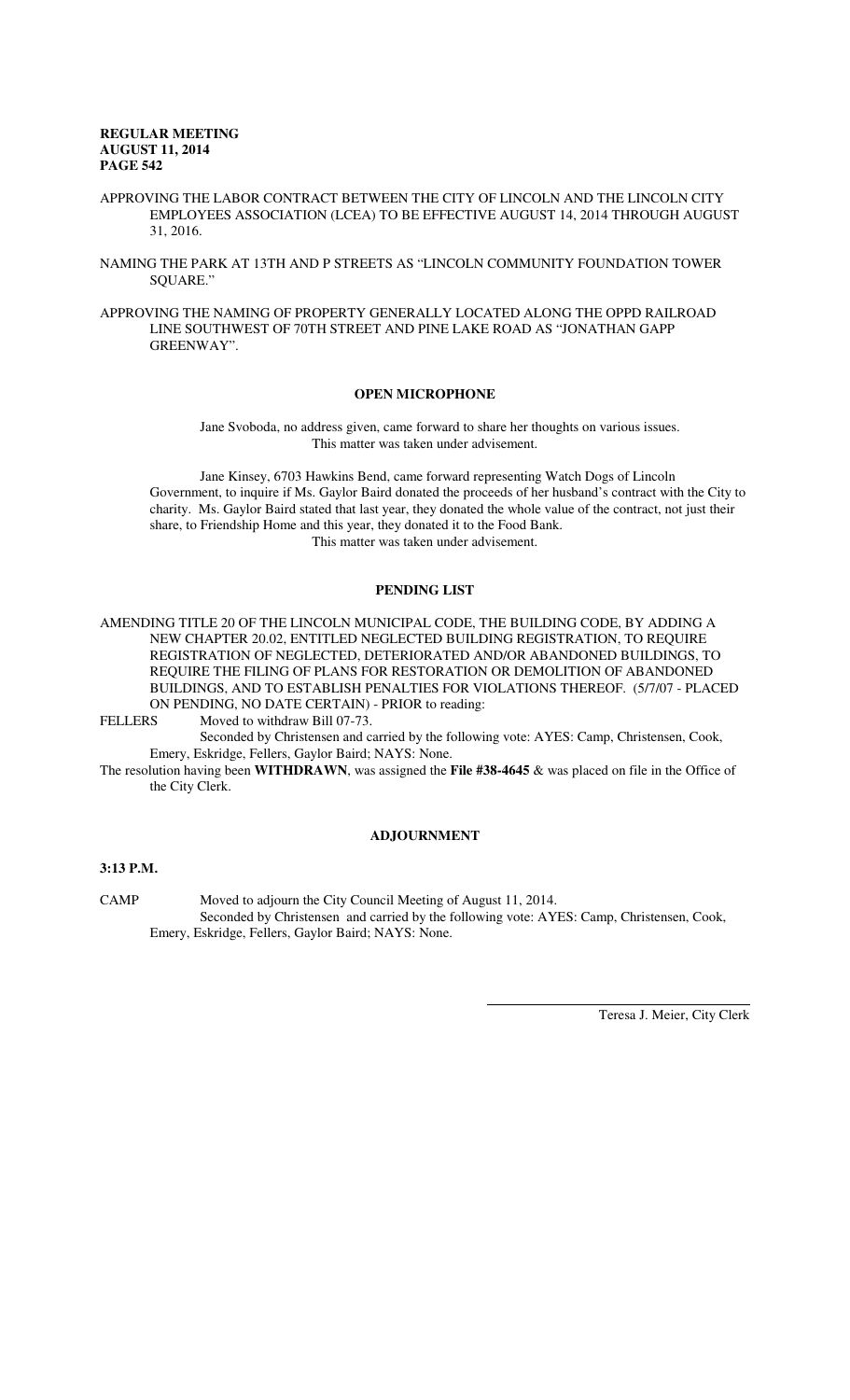### **THE MINUTES OF THE CITY COUNCIL MEETING HELD MONDAY, AUGUST 11, 2014 AT 3:24 P.M.**

The Meeting was called to order at 3:24 p.m. Present: Council Chair Emery; Council Members: Camp, Christensen, Cook, Eskridge, Fellers, Gaylor Baird; City Clerk, Teresa J. Meier.

## **ONE AND SIX YEAR STREETS & HIGHWAYS PROGRAM**

Council Chair Emery: This Public Hearing is held each year to fulfill State Statutory Requirements for the One and Six Year Streets and Highways Program and also serves as the Public Hearing for the City's Capital Improvements Program. It should be noted that the C.I.P. is a funding document only. The One Year Program lists projects proposed for final design, right-of-way acquisition, construction or study during fiscal year 2015. The second through sixth year (FY 2016-2020) program lists those projects which are in some phase of development or will enter the street planning process. The program was identified on the Public Hearing Notice, advertised in the Lincoln Journal Star on Sunday, July 13th, 2014 plus being placed on the City's website and on Channels 5, 10 and 21.

Citizens have 10 days from today to submit any statements or exhibits to the Public Works Department. Therefore, all statements and exhibits received on or before, August 21st, 2014 will become a part of the Public Hearing Record. These statements should be forwarded to Roger Figard, City Engineer, Engineering Services, 949 West Bond Street / Suite 200, Lincoln, Nebraska 68521.

The information received will be evaluated by the Public Works Department, and subsequently by the City Council. Final action will be taken by City Council resolution adopting the first two years of the C.I.P. budget.

The State Statutory Requirement ensures that an integrated system of public roads is provided for the general welfare of the State, Counties and Municipalities. The program is administered by the State Board of Public Roads Classifications and Standards.

Capital Improvement Program for fiscal years 2015 thru 2020 reflects an average annual expenditure of nearly \$33.17 million dollars. This average annual expenditure is comprised of \$25.04 million dollars of City Revenues( i.e. Wheel Tax & City share of Gasoline tax), \$5.80 million in Federal Aid and \$2.33 million in other funds (Includes the Railroad Transportation Safety District).

### **2014-2016 MAYOR'S RECOMMENDED BIENNIAL OPERATING BUDGET & CAPITOL IMPROVEMENT PROGRAM 2014/16 - 2019/20**

City Clerk Meier: As part of the Mayor's proposed budget, the budget also proposes to take the following action allowed by LB 989 as passed by the 1998 Nebraska State Legislature.

1. The Mayor's Recommended Budget anticipates the use of allowable growth, if any, in the tax base above the 2.5% already provided by LB 989 for improvements to real property as a result of new construction, additions to existing buildings, any improvements to real property which increase the value of such property, and any increase in valuation due to annexation, and any personal property valuation over the prior year. This change is estimated as an increase of 1.5% pending certification of final valuations from the County Assessor's office. It is the City's intention to utilize the final percentage change or the 2.5% increase, whichever is greater, provided for by the certified final valuations, to increase the restricted funds base and to utilize various other lid exemptions provided in LB 989. An additional 1% of lid authority can be authorized by a super majority (5) vote of the City Council. It is the Administration's intention to ask for this additional authority in the final budget resolution.

2. The city intends to carryover all unused restricted fund authority from prior and current fiscal years as well as any unused restricted fund authority from the 2013-14 budget to future fiscal years. This unused restricted fund authority is estimated at up to \$16,000,000 but depends upon final completion of lid documents to be filed with the State Auditor's Office. It is the City's intention to carryover all unused restricted funds authority as determined by final completion of the forms.

### **THE FOLLOWING ORDINANCES & RESOLUTIONS HAD PUBLIC HEARING ON 8/11/14 IMMEDIATELY FOLLOWING THE REGULAR CITY COUNCIL MEETING WHICH BEGAN AT 2:30 P.M. (Action Dates are Indicated for Each Item)**

### **ORDINANCES - 2ND READING & RELATED RESOLUTIONS (as required)**

APPROVING THE ONE & SIX YEAR STREET & HIGHWAY PROGRAM, THE 2014-2016 CITY OF LINCOLN BIENNIAL OPERATING BUDGET AND THE CAPITAL IMPROVEMENT PROGRAM FOR FY 2014-2016. **(ACTION DATE: 8/25/14)**

AMENDING SECTION 5.41.050 OF THE LINCOLN MUNICIPAL CODE RELATING TO PERMIT FEES FOR SALVAGE, RECYCLING, OR COMPOSTING OPERATIONS TO PROVIDE THAT THE CITY COUNCIL MAY, BY RESOLUTION, ESTABLISH OR REVISE SUCH FEES AND TO CLARIFY THE USE AND COLLECTION OF SUCH FEES **(ACTION DATE: 8/18/14)**- CLERK read an ordinance, introduced by Jon Camp, amending Section 5.41.040 of the Lincoln Municipal Code relating to permit fees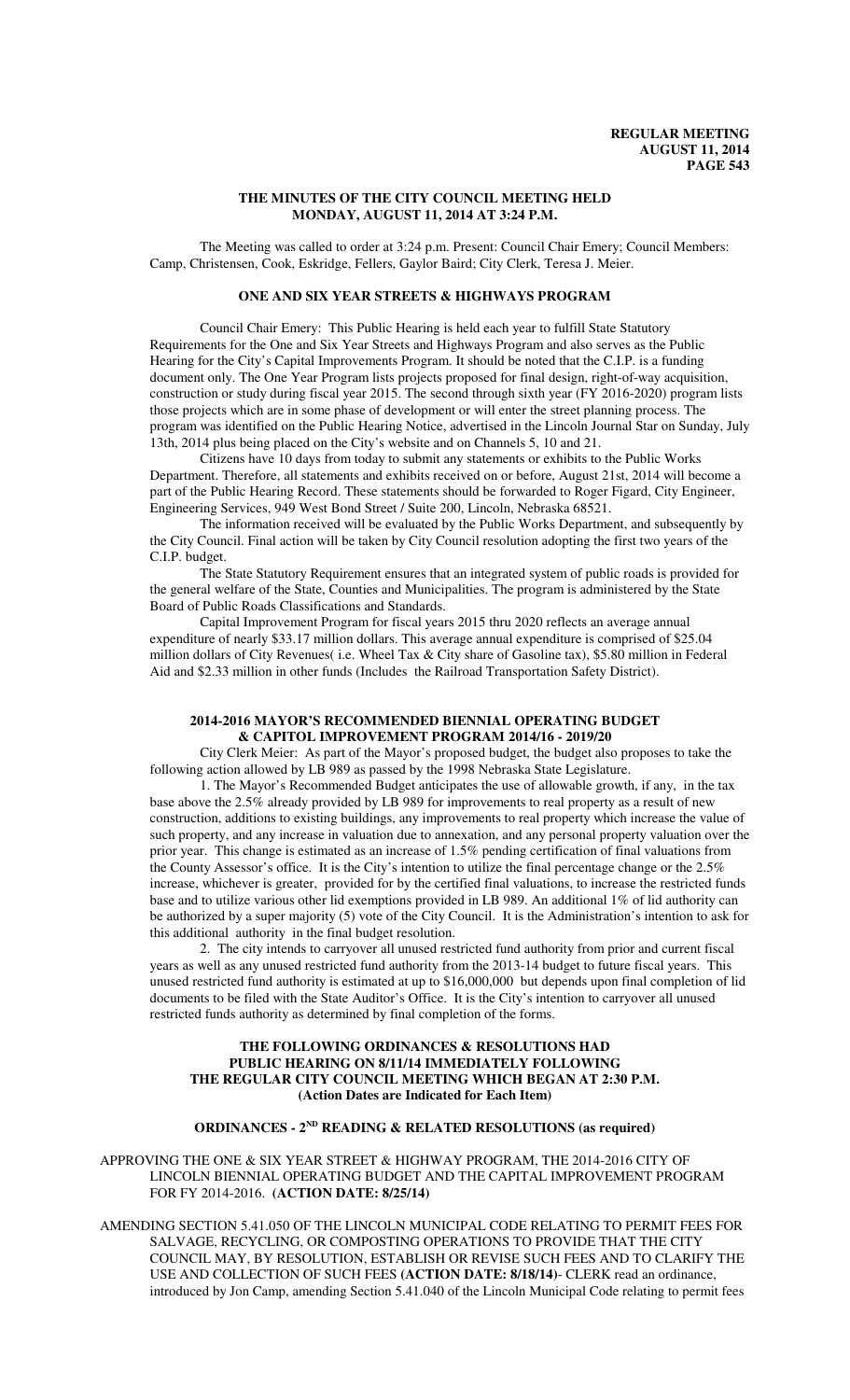for salvage, recycling, or composting operations to provide that the City Council may, by resolution, establish or revise such fees and to clarify the use and collection of such fees; and repealing Section 5.41.050 of the Lincoln Municipal Code as hitherto existing, the second time.

AMENDING SECTION 8.06.145 OF THE LINCOLN MUNICIPAL CODE RELATING TO OPEN BURNING PERMITS TO PROVIDE THAT THE CITY COUNCIL MAY, BY RESOLUTION, ESTABLISH OR REVISE THE FEES FOR SUCH PERMITS **(ACTION DATE: 8/18/14)** - CLERK read an ordinance, introduced by Jon Camp, amending Section 8.06.145 of the Lincoln Municipal Code relating to open burning permits to provide that the City Council may, by resolution, establish or revise the fees for such permits; and repealing Section 8.06.145 of the Lincoln Municipal Code as hitherto existing, the second time.

- AMENDING CHAPTER 8.08 OF THE LINCOLN MUNICIPAL CODE (BODY ART ESTABLISHMENTS) BY AMENDING SECTION 8.08.060 RELATING TO PERMIT FEES FOR BODY ART ESTABLISHMENTS, SECTION 8.08.150 RELATING TO PERMIT FEES FOR BODY ART PRACTITIONERS, AND SECTION 8.08.350 RELATING TO REINSTATEMENT FEES TO AUTHORIZE THE CITY COUNCIL, BY RESOLUTION, TO ESTABLISH OR REVISE SUCH FEES **(ACTION DATE: 8/18/14)** - CLERK read an ordinance, introduced by Jon Camp, amending Chapter 8.08 of the Lincoln Municipal Code (Body Art Establishments) by amending Section 8.08.060 relating to permit fees for body art establishments, Section 8.08.150 relating to permit fees for body art practitioners, and Section 8.08.350 relating to reinstatement fees to provide that the City Council may, by resolution, establish or revise such fees; and repealing Sections 8.08.060, 8.08.150, and 8.08.350 of the Lincoln Municipal Code as hitherto existing, the second time.
- AMENDING CHAPTER 8.14 OF THE LINCOLN MUNICIPAL CODE (CHILD CARE PROGRAMS) BY AMENDING SECTION 8.14.037 RELATING TO FEES FOR PLAN REVIEW AND CERTIFICATES OF COMPLIANCE FOR CHILD CARE PROGRAMS, AND SECTION 8.14.150 RELATING TO THE REINSTATEMENT FEE FOR SUSPENDED CERTIFICATES OF COMPLIANCE, TO AUTHORIZE THE CITY COUNCIL TO ESTABLISH OR REVISE SUCH FEES BY RESOLUTION **(ACTION DATE: 8/18/14)** - CLERK read an ordinance, introduced by Jon Camp, amending Chapter 8.14 of the Lincoln Municipal Code (Child Care Programs) by amending Section 8.14.037 relating to fees for plan review and certificates of compliance for child care programs, and Section 8.14.150 relating to the reinstatement fee for suspended certificates of compliance, to authorize the City Council to establish or revise such fees by resolution; and repealing Sections 8.14.037 and 8.14.150 of the Lincoln Municipal Code as hitherto existing, the second time.
- AMENDING CHAPTER 8.20 OF THE LINCOLN MUNICIPAL CODE (LINCOLN FOOD CODE) BY AMENDING SECTION 8.20.150 RELATING TO PERMIT FEES FOR FOOD ESTABLISHMENTS, SECTION 8.20.170 RELATING TO REINSTATEMENT FEES, AND SECTION 8.20.230 RELATING TO PERMIT FEES FOR FOOD HANDLERS AND FOOD MANAGERS TO PROVIDE THAT THE CITY COUNCIL MAY, BY RESOLUTION, ESTABLISH OR REVISE SUCH FEES **(ACTION DATE: 8/18/14)** - CLERK read an ordinance, introduced by Jon Camp, amending Chapter 8.20 of the Lincoln Municipal Code (Lincoln Food Code) by amending Section 8.20.150 relating to permit fees for food establishments, Section 8.20.170 relating to reinstatement fees, and Section 8.20.230 relating to permit fees for food handlers and food managers to provide that the City Council may, by resolution, establish or revise such fees; and repealing Sections 8.20.150, 8.20.170, and 8.20.230 of the Lincoln Municipal Code as hitherto existing, the second time.
- AMENDING SECTION 8.24.150 OF THE LINCOLN MUNICIPAL CODE RELATING TO VARIANCES OF THE NOISE CONTROL ORDINANCE TO PROVIDE THAT THE CITY COUNCIL MAY, BY RESOLUTION, ESTABLISH AND REVISE THE FEES CHARGED BY THE CITY FOR NOISE VARIANCES **(ACTION DATE: 8/18/14)** - CLERK read an ordinance, introduced by Jon Camp, amending Section 8.24.150 of the Lincoln Municipal Code relating to variances of the Noise Control Ordinance to provide that the City Council may, by resolution, establish and revise the fees charged by the City for noise variances, and repealing Section 8.24.150 of the Lincoln Municipal Code as hitherto existing, the second time.
- AMENDING CHAPTER 8.38 OF THE LINCOLN MUNICIPAL CODE (PUBLIC SWIMMING POOLS) BY AMENDING SECTION 8.38.090 RELATING TO PERMIT FEES FOR SWIMMING POOLS AND SECTION 8.38.097 RELATING TO FEES FOR LINCOLN SWIMMING POOL OPERATOR CERTIFICATES AND LINCOLN POOL WATER QUALITY TESTER CERTIFICATES TO PROVIDE THAT THE CITY COUNCIL MAY, BY RESOLUTION, ESTABLISH OR REVISE SUCH FEES **(ACTION DATE: 8/18/14)** - CLERK read an ordinance, introduced by Jon Camp, amending Chapter 8.38 of the Lincoln Municipal Code (Public Swimming Pools) by amending Section 8.38.090 relating to permit and variance fees for swimming pools, and Section 8.38.097 relating to fees for Lincoln Swimming pool operator certificates and Lincoln pool water quality tester certificates to provide that the City Council may, by resolution, establish or revise such fees; and repealing Sections 8.38.090 and 8.38.097 of the Lincoln Municipal Code as hitherto existing, the second time.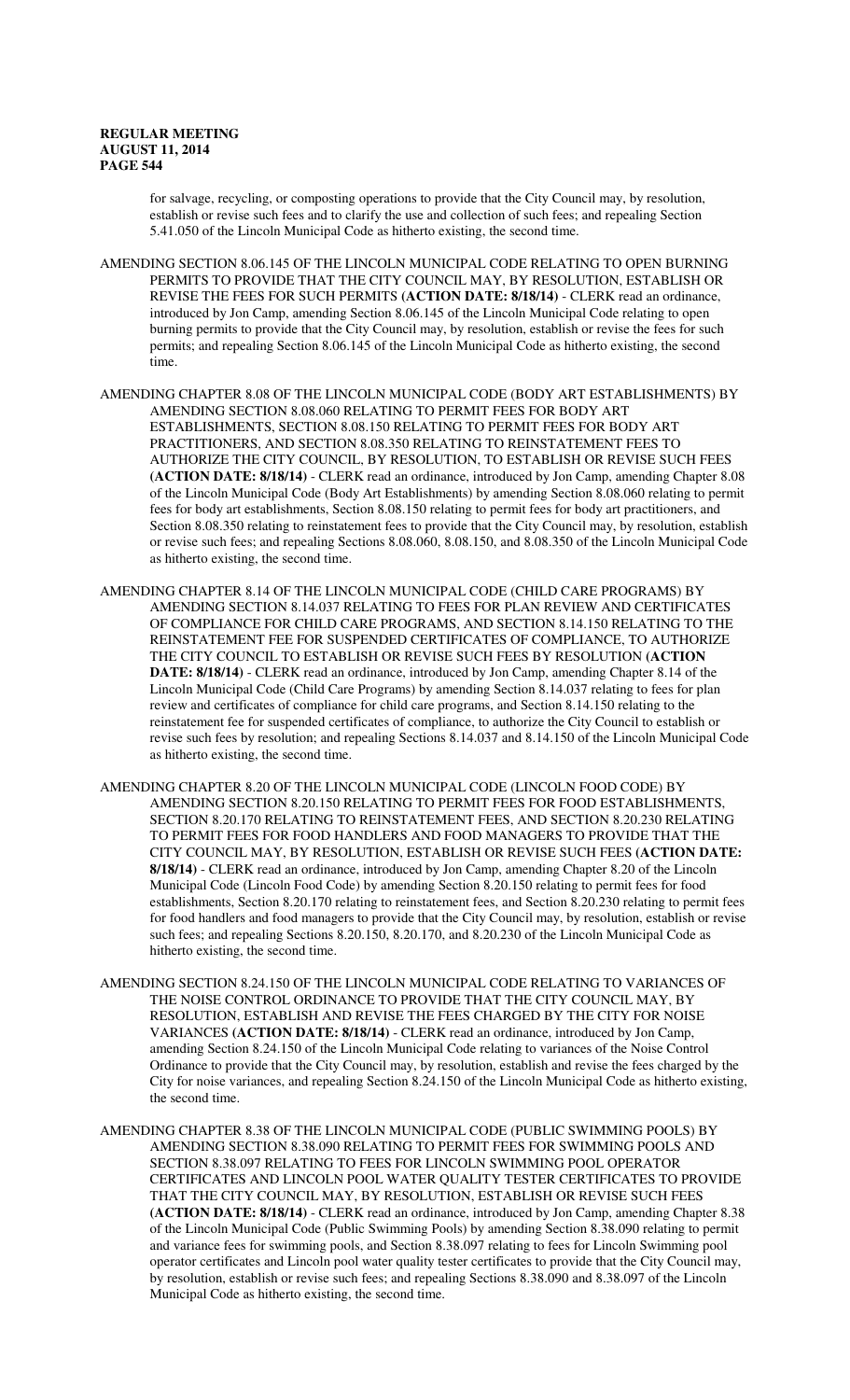- AMENDING SECTION 8.44.070 OF THE LINCOLN MUNICIPAL CODE RELATING TO WATER WELL PERMITS TO PROVIDE THAT THE CITY COUNCIL MAY, BY RESOLUTION, ESTABLISH OR REVISE WATER WELL PERMIT AND VARIANCE FEES **(ACTION DATE: 8/18/14)** - CLERK read an ordinance, introduced by Jon Camp, amending Section 8.44.070 of the Lincoln Municipal Code relating to water well permits to provide that the City Council may, by resolution, establish or revise water well permit and variance fees; and repealing Section 8.44.070 of the Lincoln Municipal Code as hitherto existing, the second time.
- AMENDING SECTION 24.38.070 OF THE LINCOLN MUNICIPAL CODE RELATING TO FEES FOR ONSITE WASTEWATER TREATMENTS SYSTEMS TO PROVIDE THAT THE CITY COUNCIL MAY, BY RESOLUTION, ESTABLISH OR REVISE VARIOUS FEES RELATED TO ONSITE WASTEWATER TREATMENT SYSTEMS **(ACTION DATE: 8/18/14)** - CLERK read an ordinance, introduced by Jon Camp, amending Section 24.38.070 of the Lincoln Municipal Code relating to fees for onsite wastewater treatments systems to provide that the City Council may, by resolution, establish or revise various fees related to onsite wastewater treatment systems; and repealing Section 24.38.070 of the Lincoln Municipal Code as hitherto existing, the second time.
- AMENDING CHAPTER 24.42 OF THE LINCOLN MUNICIPAL CODE (REGULATION OF PROPERTY TRANSFERS WITH ON-SITE WASTEWATER TREATMENT SYSTEMS) BY AMENDING SECTION 24.42.110 TO PROVIDE THAT THE CITY COUNCIL MAY, BY RESOLUTION, ESTABLISH OR REVISE FEES FOR THE EVALUATION AND REVIEW OF PROPERTY TRANSFER INSPECTOR REPORTS AND FOR VARIOUS PROPERTY TRANSFER INSPECTOR PERMITS **(ACTION DATE: 8/18/14)** - CLERK read an ordinance, introduced by Jon Camp, amending Chapter 24.42 of the Lincoln Municipal Code (Regulation of Property Transfers with On-site Wastewater Treatment Systems) by amending Section 24.42.110 to provide that the City Council may, by resolution, establish or revise fees for the evaluation and review of property transfer inspector reports and for various property transfer inspector permits; and repealing Section 24.42.110 of the Lincoln Municipal Code as hitherto existing, the second time.
- AMENDING CHAPTER 3.04 OF THE LINCOLN MUNICIPAL CODE RELATING TO REVENUE AND FINANCE, GENERAL PROVISIONS, BY ADDING A NEW SECTION 3.04.080 ENTITLED "TAX INCREMENT FINANCING - ADMINISTRATIVE FEE" TO PROVIDE FOR AN ADMINISTRATIVE FEE TO BE PAID TO THE CITY OF LINCOLN TO REIMBURSE THE CITY OF LINCOLN FOR ITS ADMINISTRATIVE EXPENSES IN CONNECTION WITH THE APPROVAL AND ADMINISTRATION OF REDEVELOPMENT PROJECT WHICH UTILIZE TAX INCREMENT FINANCING UNDER THE NEBRASKA COMMUNITY DEVELOPMENT LAW **(ACTION DATE: 8/18/14)** - CLERK read an ordinance, introduced by Jon Camp, amending Chapter 3.04 of the Lincoln Municipal Code relating to Revenue and Finance, General Provisions, by adding a new section numbered 3.04.080 entitled "Tax Increment Financing - Administrative Fee" to provide for an administrative fee to be paid to the City of Lincoln to reimburse its administrative expenses in connection with the approval and administration of Redevelopment Projects which utilize tax increment financing under the Nebraska Community Development Law, the second time.
- AMENDING TITLES 19 AND 20 OF THE LINCOLN MUNICIPAL CODE RELATING TO FIRE PREVENTION AND THE BUILDING CODE, RESPECTIVELY, TO INCREASE CERTAIN FEES WITHIN THE CHAPTER 19.03, THE FIRE CODE, BY AMENDING SECTION 19.03.090 TO INCREASE THE BUREAU OF FIRE PREVENTION PLAN REVIEW AND INSPECTION FEE AND SECTION 19.03.100 TO INCREASE PERMIT FEES; AMENDING CHAPTER 20.08, THE LINCOLN BUILDING CODE, BY AMENDING SECTION 20.08.090 TO INCREASE THE PERMIT FEES AND MISCELLANEOUS FEES SET FORTH IN SAID SECTION; AND AMENDING CHAPTER 20.12, THE LINCOLN RESIDENTIAL BUILDING CODE BY AMENDING SECTION 20.12.060 TO INCREASE RESIDENTIAL PERMIT FEES SET FORTH IN SAID SECTION **(ACTION DATE: 8/18/14)** - CLERK read an ordinance, introduced by Jon Camp, amending Titles 19 and 20 of the Lincoln Municipal Code relating to Fire Prevention and the Building Code, respectively, to increase certain fees within the Chapter 19.03, the Fire Code, by amending Section 19.03.090 to increase the Bureau of Fire Prevention Plan Review and Inspection Fee and Section 19.03.100 to increase permit fees; amending Chapter 20.08, the Lincoln Building Code, by amending Section 20.08.090 to increase the permit fees and miscellaneous fees set forth in said section; amending Chapter 20.12, the Lincoln Residential Building Code by amending Section 20.12.060 to increase residential permit fees set forth in said section; and repealing Sections 19.03.090, 19.03.100, 20.08.090, and 20.12.060 of the Lincoln Municipal Code as hitherto existing, the second time.
- AMENDING SECTION 8.32.150 OF THE LINCOLN MUNICIPAL CODE TO INCREASE THE OCCUPATION TAX IMPOSED ON REFUSE HAULERS EFFECTIVE SEPTEMBER 1, 2015 FROM \$9.00 PER TON TO \$11.00 PER TON **(ACTION DATE: 8/18/14)** - CLERK read an ordinance, introduced by Jon Camp, amending Section 8.32.150 of the Lincoln Municipal Code relating to the occupation tax imposed on refuse haulers to increase said occupation tax, effective September 1, 2015, from \$9.00 to \$11.00 per ton; and repealing Section 8.32.150 of the Lincoln Municipal Code as hitherto existing, the second time.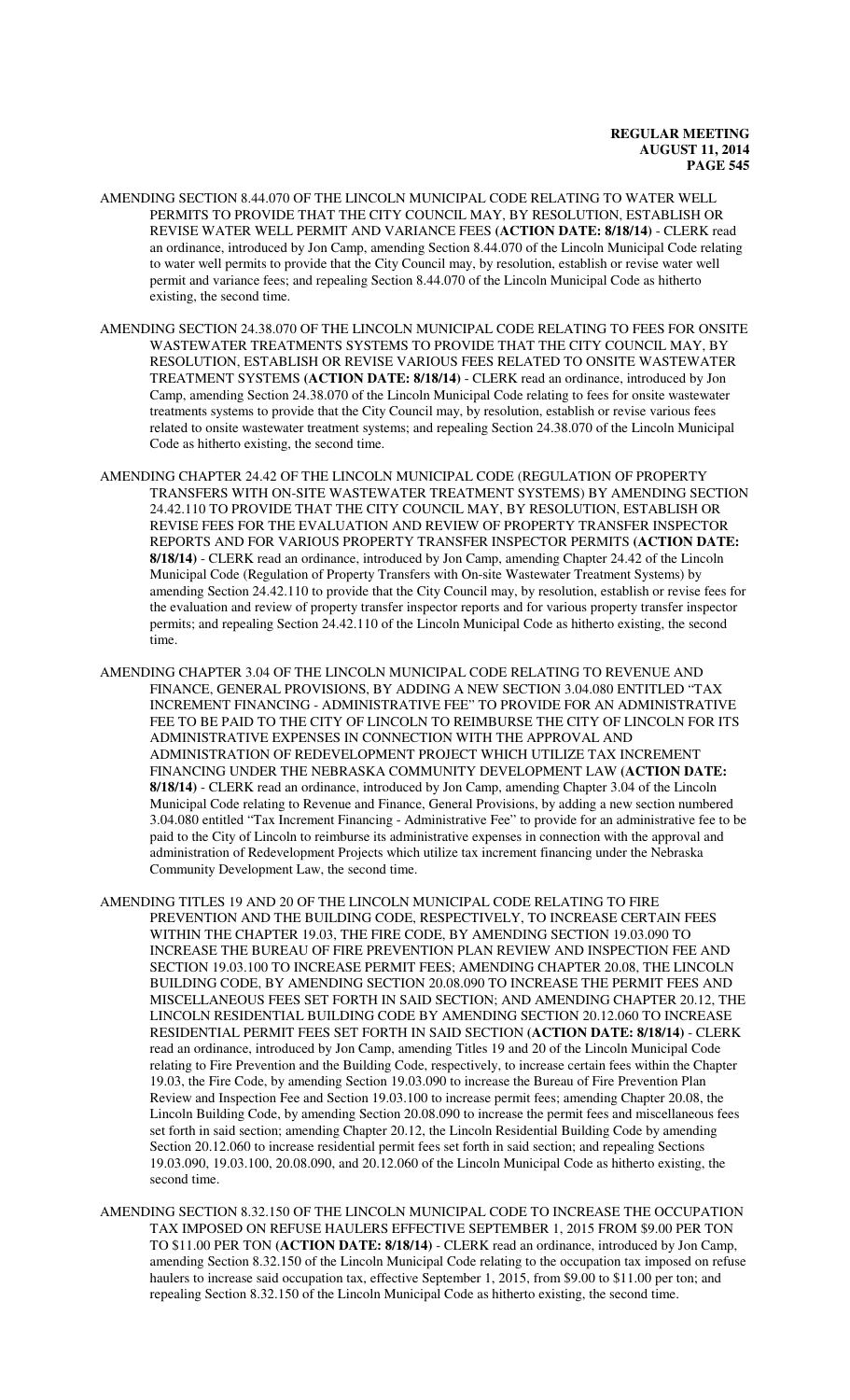APPROVING THE UPDATED FEES ASSOCIATED WITH LINCOLN MUNICIPAL CODE CHAPTER 5.41 SALVAGE, RECYCLING, AND COMPOSTING OPERATIONS, INCLUDING SALVAGE OPERATIONS, RECYCLING PROCESSING CENTER OPERATIONS, RECYCLING CENTER OPERATIONS, RECYCLABLES DROP-OFF OPERATIONS AND COMMERCIAL COMPOSTING OPERATIONS. **(ACTION DATE: 9/8/14)**

- APPROVING THE UPDATED FEES ASSOCIATED WITH LINCOLN MUNICIPAL CODE CHAPTER 8.06 AIR POLLUTION, INCLUDING OPEN BURNING PERMITS. **(ACTION DATE: 9/8/14)**
- APPROVING THE UPDATED FEES ASSOCIATED WITH LINCOLN MUNICIPAL CODE CHAPTER 8.08 BODY ART ESTABLISHMENTS, INCLUDING BODY ART ESTABLISHMENT PERMITS, BODY ART PRACTITIONER PERMITS, AND REINSTATEMENT FEES. **(ACTION DATE: 9/8/14)**
- APPROVING THE UPDATED FEES ASSOCIATED WITH LINCOLN MUNICIPAL CODE CHAPTER 8.14 CHILD CARE PROGRAMS, INCLUDING PLAN REVIEW FOR NEW PROGRAMS, FEE FOR CERTIFICATE OF COMPLIANCE (INITIAL AND RENEWAL), AND SUSPENDED CERTIFICATE OF COMPLIANCE REINSTATEMENT FEE. **(ACTION DATE: 9/8/14)**
- APPROVING THE UPDATED FEES ASSOCIATED WITH LINCOLN MUNICIPAL CODE CHAPTER 8.20 LINCOLN FOOD CODE, INCLUDING FOOD ESTABLISHMENT PERMITS, MOBILE FOOD UNITS, FOOD CATERING SERVICES, TEMPORARY FOOD ESTABLISHMENTS, REINSTATEMENT FEES, FOOD HANDLER AND FOOD MANAGER PERMIT FEES. **(ACTION DATE: 9/8/14)**
- APPROVING THE UPDATED FEES ASSOCIATED WITH LINCOLN MUNICIPAL CODE CHAPTER 8.24 NOISE CONTROL, INCLUDING NOISE VARIANCES. **(ACTION DATE: 9/8/14)**
- ADOPTING INCREASED FEES FOR SPECIAL WASTE PERMITS AS AUTHORIZED UNDER SECTION 8.32.090 OF THE LINCOLN MUNICIPAL CODE. **(ACTION DATE: 9/8/14)**
- APPROVING THE UPDATED FEES ASSOCIATED WITH LINCOLN MUNICIPAL CODE CHAPTER 8.38 PUBLIC SWIMMING POOLS, INCLUDING SWIMMING POOL PERMIT FEES, NEW PERMIT/PLAN REVIEW, RENEWAL, ADDITIONAL SPA, LINCOLN SWIMMING POOL OPERATOR AND LINCOLN POOL WATER QUALITY TESTER CERTIFICATE FEES. **(ACTION DATE: 9/8/14)**
- APPROVING THE UPDATED FEES ASSOCIATED WITH LINCOLN MUNICIPAL CODE CHAPTER 8.44 WATER WELLS, INCLUDING WATER WELL CONSTRUCTION PERMITS, ANNUAL WATER WELL PERMITS, WATER WELL REPAIR PERMIT AND VARIANCE APPLICATION. **(ACTION DATE: 9/8/14)**
- APPROVING THE UPDATED FEES ASSOCIATED WITH LINCOLN MUNICIPAL CODE CHAPTER 24.38 ONSITE WASTEWATER TREATMENT SYSTEMS, INCLUDING ONSITE WASTEWATER TREATMENT SYSTEM CONSTRUCTION PERMIT, ONSITE WASTEWATER SYSTEM REPAIR PERMIT, LIQUID WASTE HAULERS CLEANER'S PERMIT, REGISTRATION CERTIFICATE FOR MASTER INSTALLER, JOURNEYMAN INSTALLER, INSPECTOR, SOIL EVALUATOR, AND MULTIPLE CATEGORY, PERMIT EXTENSION FEE, VARIANCE FEE, REINSTATEMENT FEE, AND DEVELOPMENT AREA REVIEW FEES WHICH INCLUDES A BASE FEE, PER LOT FEE AND A MAXIMUM COMBINED BASE AND PER LOT FEE. **(ACTION DATE: 9/8/14)**
- APPROVING THE UPDATED FEES ASSOCIATED WITH LINCOLN MUNICIPAL CODE CHAPTER 24.24 REGULATION OF PROPERTY TRANSFERS WITH ONSITE SYSTEMS CODE, INCLUDING EVALUATION AND REVIEW OF PROPERTY TRANSFER INSPECTOR REPORTS, PROPERTY TRANSFER INSPECTOR PERMIT FEES WHICH INCLUDES ONSITE WASTEWATER TREATMENT SYSTEM PROPERTY TRANSFER INSPECTOR (OWWTS), ONSITE WASTE SUPPLY SYSTEM PROPERTY TRANSFER INSPECTOR (OWSS) OR BOTH THE OWWTS AND OWSS PERMITS. **(ACTION DATE: 9/8/14)**
- AMENDING THE LINCOLN-LANCASTER COUNTY AIR POLLUTION CONTROL REGULATIONS AND STANDARDS, ARTICLE 1, SECTION 6, TO INCREASE FEES FOR REQUIRED SERVICES TO BUSINESS AND INDUSTRY. **(ACTION DATE: 9/8/14)**
- ADOPTING INCREASED FEES FOR CONDUCTING NATIONAL POLLUTANT DISCHARGE ELIMINATION SYSTEM (NPDES) STORMWATER PERMIT COMPLIANCE INSPECTIONS AT REGULATED INDUSTRIAL FACILITIES AS AUTHORIZED UNDER SECTION 28.02.070 OF THE LINCOLN MUNICIPAL CODE. **(ACTION DATE: 9/8/14)**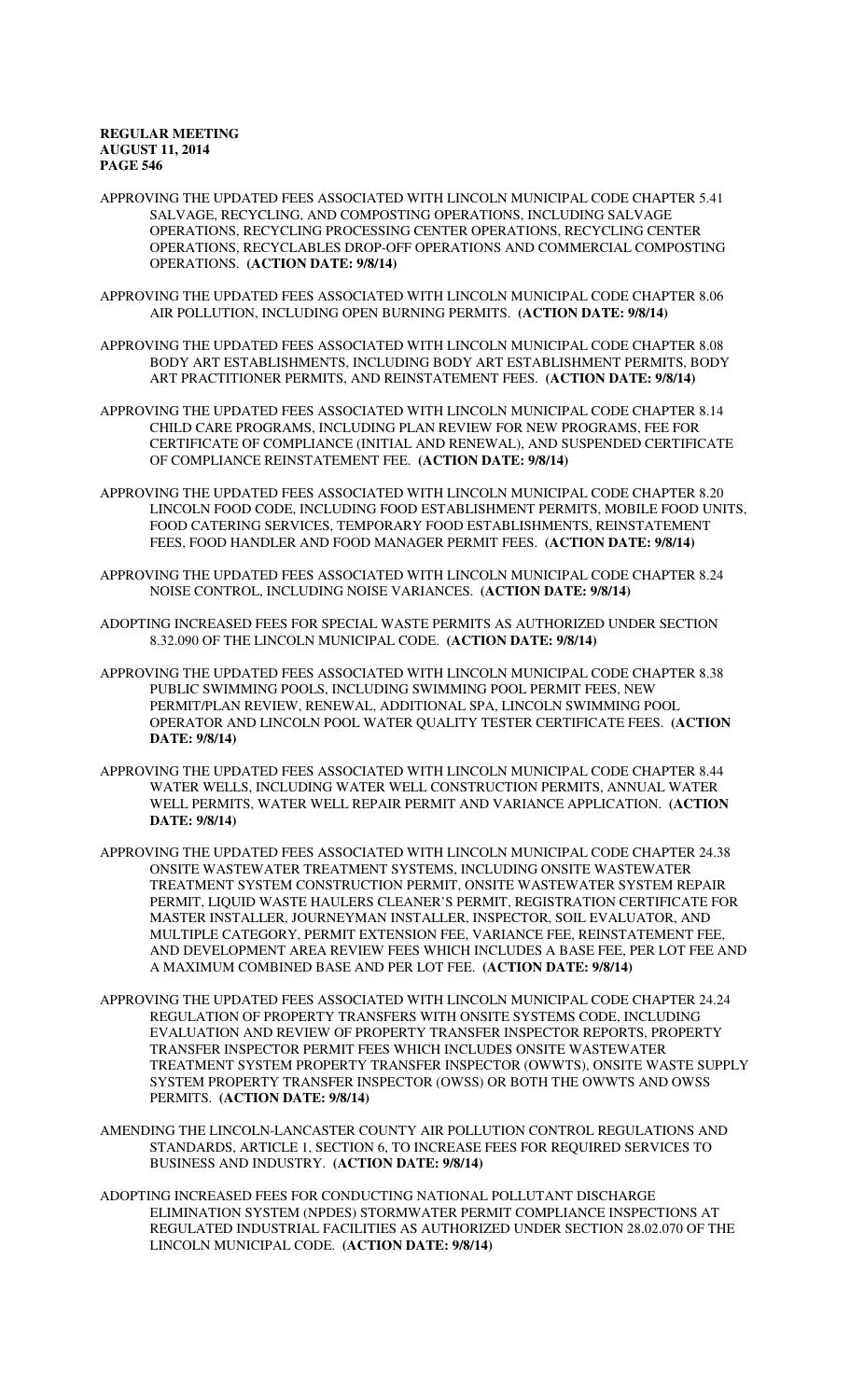- ESTABLISHING A NEW RATE SCHEDULE FOR CUSTOMERS OF THE LINCOLN WATER SYSTEM FOR PURPOSES OF COVERING THE SYSTEM'S OPERATIONAL AND MAINTENANCE COSTS INCLUDING DEBT SERVICE AND THE CAPITAL IMPROVEMENTS PROGRAM FOR FY 2014/2015 AND FY 2015/2016. **(ACTION DATE: 8/18/14)**
- ESTABLISHING A NEW RATE SCHEDULE FOR CUSTOMERS OF THE LINCOLN WASTEWATER SYSTEM FOR PURPOSES OF COVERING THE SYSTEM'S OPERATIONAL AND MAINTENANCE COSTS INCLUDING DEBT SERVICE AND THE CAPITAL IMPROVEMENTS PROGRAM FOR FY 2014/2015 AND FY 2015/2016. **(ACTION DATE: 8/18/14)**

ESTABLISHING A NEW SCHEDULE FOR SOLID WASTE SYSTEM USER CHARGES FOR THE USE OF ANY PUBLIC LANDFILL OR OTHER WASTE DISPOSAL SYSTEM OWNED BY THE CITY TO INCREASE REVENUES FOR PURPOSES OF COVERING OPERATIONAL AND MAINTENANCE COSTS AND THE CAPITAL IMPROVEMENTS PROGRAM TO BE EFFECTIVE SEPTEMBER 1, 2015. **(ACTION DATE: 8/18/14)**

Roger Figard, Public Works, came forward. The One and Six is actually a separate, additional public hearing in addition to the City's CIP as required by the State in order to receive receive our share of the State Highway Gas Tax. The program we're submitting to the Board of Public Roads is consistent  $\&$ the same as our Transportation Streets & Highways One  $\&$  Six. The one year program for 2015 lists projects for final design, right-of-way acquisition, construction or engineering such as: the East Beltway, South Beltway, Northwest 48<sup>th</sup> St. from O St. to Adams, Yankee Hill Rd. From 70<sup>th</sup> to Hwy. 2, Pedestrian Improvements for new schools, Pine Lake Rd. From 61<sup>st</sup> St. & Hwy. 2, Pedestrian & Bicycle Capital Improvement Program, & the Penny Bridges. Additionally, the One Year Program includes projects which continue through the entire 6 year program such as: traffic optimization & management, studies, preliminary engineering, right-of-way, construction, asset records, safety & operational improvements, sidewalk maintenance  $\&$  repair, residential rehabilitation, intersection improvements, roadway  $\&$  bridge rehabilitation & potential impact fee funded projects. The second year includes projects also identified for continuation. The only additional project that moves into the Six Year Program is W. A St. From SW 40<sup>th</sup> to Folsom Street. There is a requirement for an annual public hearing so this is just for the first year  $\&$ we'll be back next year even though the City approves a 2 year budget.

Jane Kinsey, 6703 Hawkins Blvd., came forward representing Watch Dogs of Lincoln Government to state that they were glad Council was able to reach a compromise about increased staffing for Parks & Police. However, they believe Police are more important. Budget outpaces the rate of inflation. Lincoln has a high percentage of low income people & to expect them to kick in on budget isn't realistic. Stated the City has a deficit in the Police & Fire Pension Fund & suggested the money given to the Arena board could have been placed in that fund. The property tax is noted as not being raised except by the annual assessment period. However, this disguises the fee increases for basic utilities, water, electricity  $\&$  gas.

Coby Mach, LIBA, came forward to state that first he would like to applaud the Mayor & Council on not raising taxes or wheel taxes for this budget term. Proposed 3 themes: 1) encourage you to limit expenditures on administration & more toward workers who actually provide the services; 2) regarding the Citizen Information Center, we think it's unwise to be adding a Public Relations Director while it's facilities are neglected; 3) regarding Personnel costs, part of the City's problem is our Personnel costs. In 2011-12, Personnel costs averaged \$81,000 per employee, in the current budget they're jumping to \$94,000 per employee. The other part we want to look at is wants versus needs & we'd like to address Tax Increment Financing fee. LIBA's concerned about the 1% TIF surcharge & about where the extra funds will be spent. The City Council's already voted to take any surplus TIF funds from the 1% fee & apply them to a problem property fund. We don't have an issue with relieving our neighborhoods of problem properties. However, we would like to express frustration in this decision. For the past few months, City leaders have been asking community groups to support a sales tax increase to fund 3 things: roads, parks & sidewalk repair. These three items were identified as the highest need for Lincoln. If the funding shortfall for those 3 is important enough to consider raising taxes then shouldn't the City dedicate extra funds to those needs. Sending surplus dollars to anything other than roads, parks & sidewalks, will only feed into the community's skepticism about the need to raise the sales tax. In the Street Dept., is a Median Maintenance Supervisor really needed? The community seems to be in agreement that fixing roads should be a priority. Regarding retirement plans, LIBA believes City leaders need to propose a resolution to solve our \$65 million defined benefit retirement plan & move toward a very generous defined contribution plan that is offered to all the other City employees. That will eliminate a taxpayer liability. Also, under Wants  $\&$ Needs, we want to thank you for identifying Police as a need & adding additional officers. Finally, under Fees, Parks & Recreation, we would like to support Council Member Baird for eliminating the entrance fee to Pioneers Park Nature Center. Regarding the landfill, we're concerned the increased fees will result in higher garbage fees to Lincoln citizens. Have you explored other alternatives? Do we need a Senior Policy Aide to Sustainability? Lincoln needs to control the costs & avoid this tax increase. The \$2.00 increase in the occupation tax would generate up to \$900,000 that will be used to fund recycling education. In September, 2013, the City increased our garbage fees 19%. This would be another 16% on top of that. That's 35% in garbage fee increases since last year. And the landscaping fee we've requested information about how it's going to be administered, how much it will cost & we've been given no information to date. We would ask you to eliminate it.